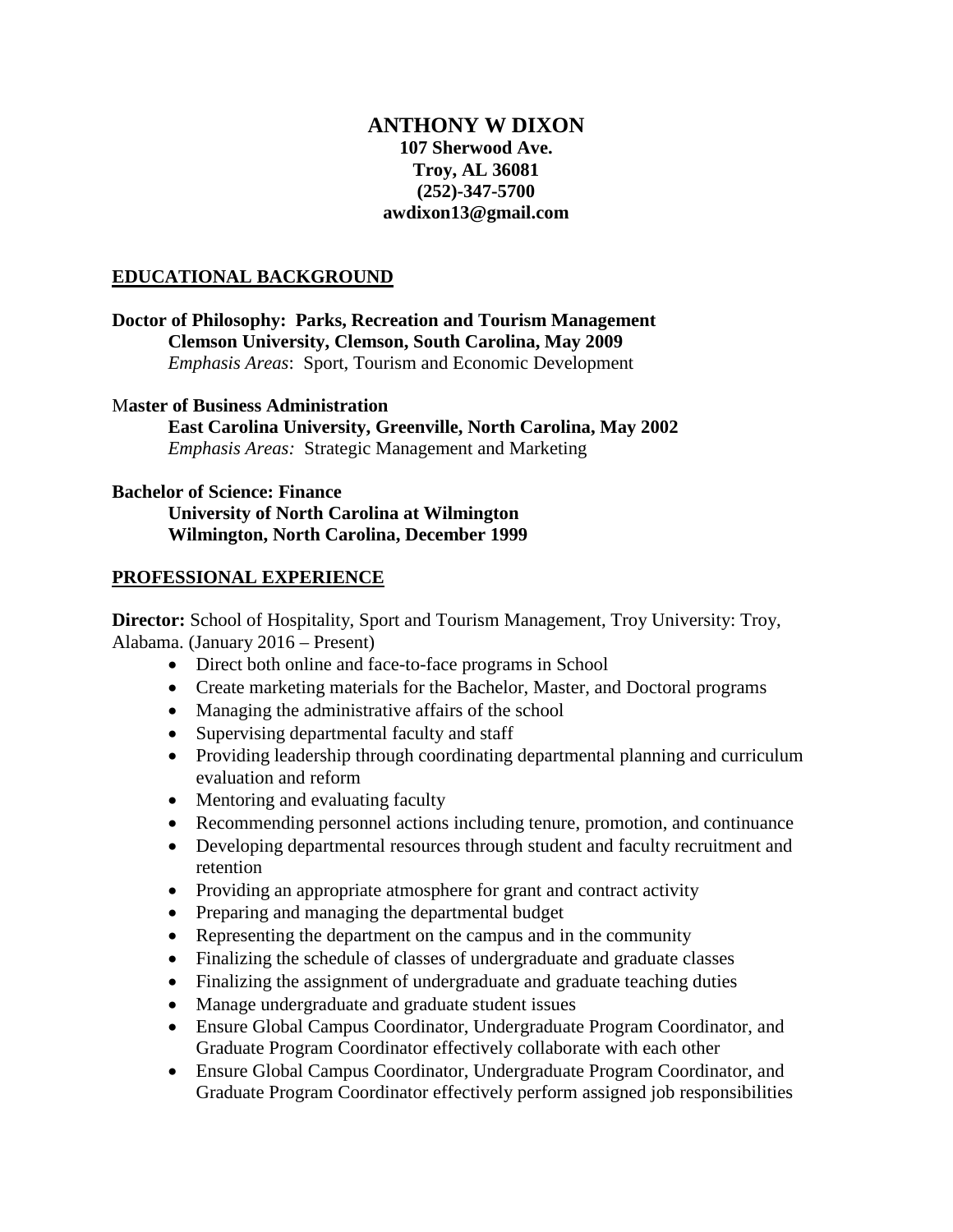**Professor:** Hospitality, Sport and Tourism Management, School of Hospitality, Sport and Tourism Management, Troy University: Troy, Alabama. (August 2018 – present)

- Teach PhD, Master, and undergraduate courses
- Mentor PhD students and chair and/or serve on dissertation committees
- Advise students about course selection, career aspirations, and internship opportunities
- Conduct scholarly research and other creative activities
- Direct graduate student research
- Serve on various committees in the department, college, and university
- Provide service to community and university
- Develop collaborative relationships with other academic units and various organizations outside the university

**Interim Director:** School of Hospitality, Sport and Tourism Management, Troy University: Troy, Alabama. (January 2013 – December 2015)

- Spearhead the creation of the School of Hospitality, Sport and Tourism Management
- Lead the process to obtain approval of a Doctorate of Philosophy in Sport Management
- Direct and assist in the development of the curriculum for Bachelor of Science in Hospitality, Sport and Tourism Management
- Direct both online and face-to-face programs in School
- Create marketing materials for the Bachelor, Master, and Doctoral programs
- Managing the administrative affairs of the school
- Supervising departmental faculty and staff
- Providing leadership through coordinating departmental planning and curriculum evaluation and reform
- Mentoring and evaluating faculty
- Recommending personnel actions including tenure, promotion, and continuance
- Developing departmental resources through student and faculty recruitment and retention
- Providing an appropriate atmosphere for grant and contract activity
- Preparing and managing the departmental budget
- Representing the department on the campus and in the community
- Finalizing the schedule of classes of undergraduate and graduate classes
- Finalizing the assignment of undergraduate and graduate teaching duties
- Manage undergraduate and graduate student issues
- Ensure Global Campus Coordinator, Undergraduate Program Coordinator, and Graduate Program Coordinator effectively collaborate with each other
- Ensure Global Campus Coordinator, Undergraduate Program Coordinator, and Graduate Program Coordinator effectively perform assigned job responsibilities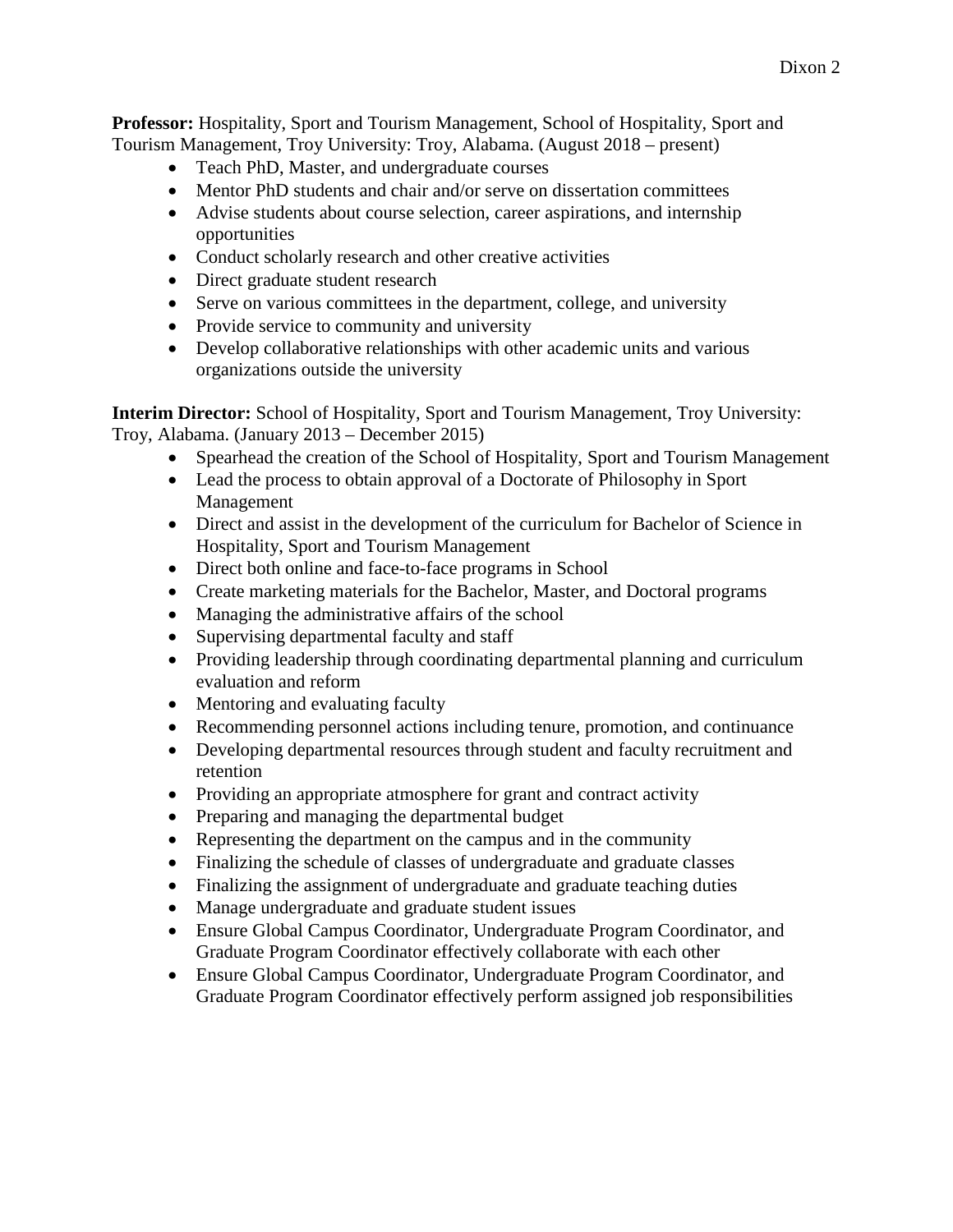**Associate Professor:** Hospitality, Sport and Tourism Management, School of Hospitality, Sport and Tourism Management, Troy University: Troy, Alabama. (August 2014 – July 2018)

- Teach graduate courses in sport finance, research methods, and entrepreneurship
- Teach undergraduate courses in sport finance, research methods, event management, and internship
- Advise students about course selection, career aspirations, and internship opportunities
- Conduct scholarly research and other creative activities
- Direct graduate student research
- Serve on various committees in the department, college, and university
- Provide service to community and university
- Develop collaborative relationships with other academic units and various organizations outside the university

**Assistant Professor:** Sport & Fitness Management, Department of Kinesiology and Health Promotion, Troy University: Troy, Alabama. (August 2010 – July 2014)

- Teach graduate courses in sport finance, research methods, and entrepreneurship
- Teach undergraduate courses in sport finance, research methods, event management, legal aspects of sport and fitness management, and introduction to sport management
- Organize and direct Research Boot Camp for department faculty members to assist with production of scholarly research
- Advise students about course selection, career aspirations, and internship opportunities
- Develop new courses for undergraduate core curriculum (research methods)
- Redesign courses in graduate core curriculum (research methods and statistics)
- Conduct scholarly research and other creative activities
- Direct graduate student research
- Serve on various committees in the department, college, and university
- Provide service to community and university
- Develop collaborative relationships with other academic units and various organizations outside the university

**Consultant:** Center for International Business and Economic Development: Sorrell College of Business, Troy University. (August 2011 – Present)

- Collaborate with members of the Center to identify potential research projects
- Meet with economic development officials throughout Alabama about potential of tourism
- Develop and present research proposals to government and economic development officials
- Develop scenarios of utilization of tourism attractions, sport facilities, and events
- Perform and interpret economic impact analysis of various sport and tourism attractions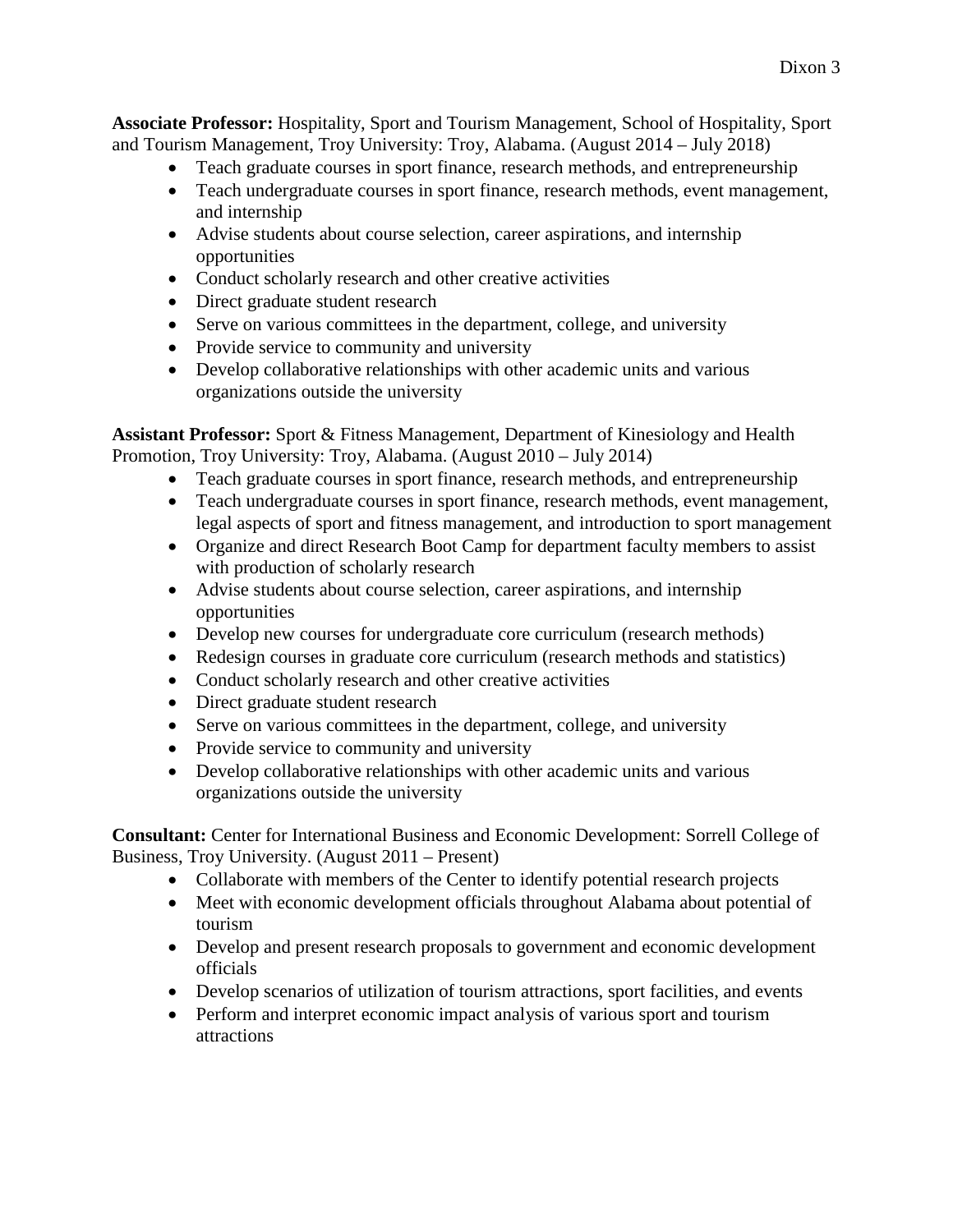**Assistant Professor:** Sport Management & Marketing, School of Kinesiology Marshall University: Huntington, West Virginia. (August 2009 – July 2010)

- Sport Management Research Lab Coordinator
- Responsible for transforming Sport Management Research Lab into Marshall University Research Institute for Sport Studies
- Teach undergraduate and graduate courses in sport management, sport finance, and sport tourism
- Develop new courses for undergraduate and graduate core curriculum
- Advise students about course selection, career aspirations, and internship opportunities
- Develop collaborative relationships with other academic units, various organizations, and the Athletic Department
- Serve on various committees in the department, college, and university
- Serve on graduate students' comprehensive exam committee

**Consultant:** Cabell County Conventions and Visitors Bureau: Huntington, West Virginia (Fall 2009 – Spring 2010)

- Collaborate with county officials to determine tourism development options
- Analyze various sport tourism products
- Determine information requirements to accomplish goals of sporting events
- Assist in development of tourism and sport tourism products

**Graduate Intern:** Mountain Lakes Conventions and Visitors Bureau: Oconee County, South Carolina. (Spring 2009)

- Establish and maintain cooperative relationships with private and public organizations
- Assist with promotion of various types of events
- Conduct research about visitors and potential visitors to Oconee County
- Gather and analyze data
- Create database to track CVBs performance
- Communicate with public officials

**Graduate Assistant:** Department of Parks, Recreation and Tourism Management: Clemson University, Clemson, South Carolina. (Spring 2005 – Spring 2009)

- Establish and maintain cooperative relationships with county and city organizations
- Gather research material for various research projects
- Conduct statistical analysis for numerous research projects
- Assist with economic impact analysis of various research projects
- Assist the Director and Assistant Director of Leisure Skills department with planning and organizing course schedules
- Develop curriculum for leisure skills courses
- Provide guidelines to leisure skills instructors related to course evaluation
- Assist with writing *Leisure Skills Policy and Procedure Manual*
- Assist with development of leisure skills instructor evaluation
- Manage personnel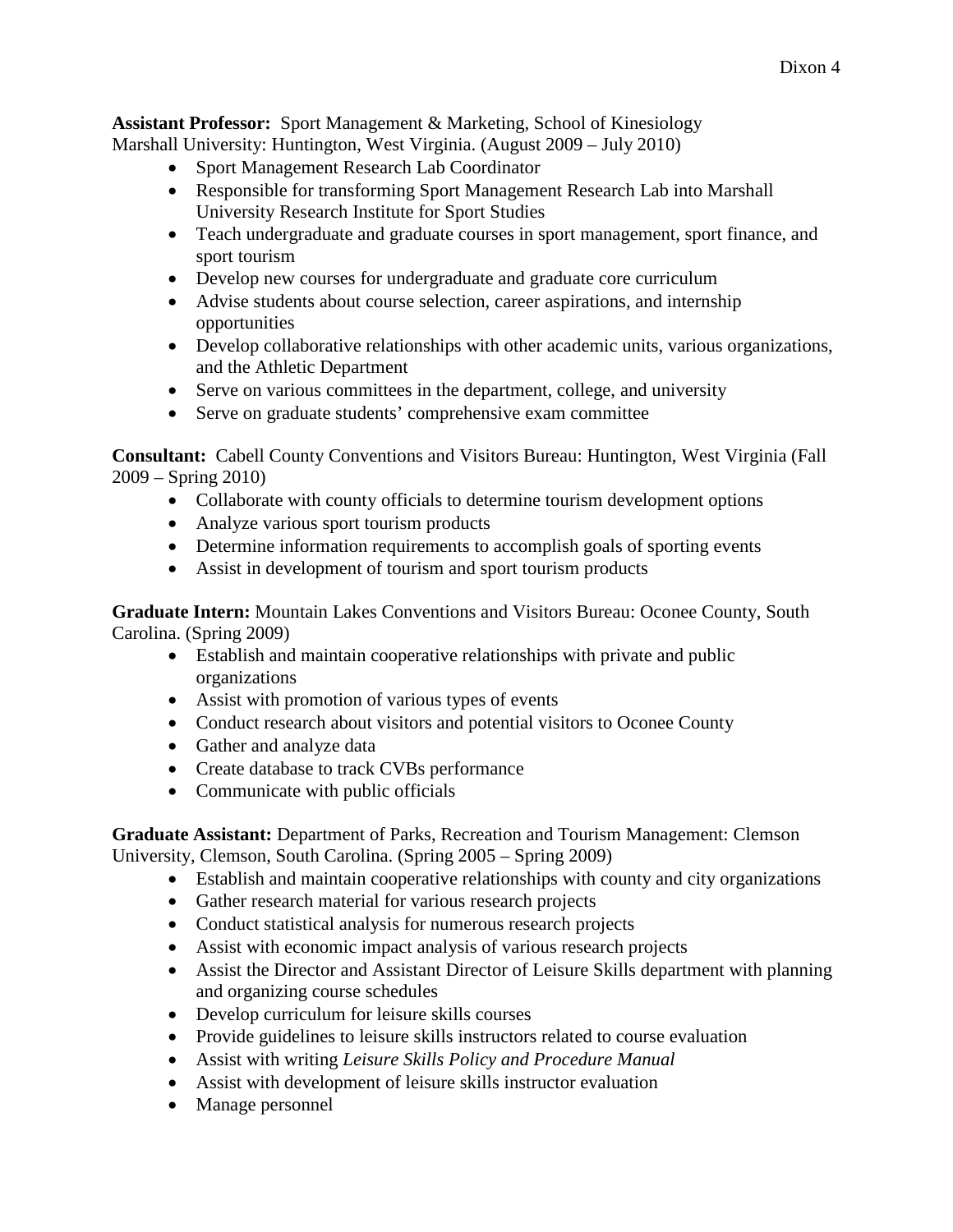**Consultant:** Williamsburg County, South Carolina. (Fall 2007).

- Collaborate with county officials to determine tourism development options
- Provide feasibility analysis of equestrian center for county
- Develop scenarios for utilization of equestrian center
- Interview regional equestrian centers
- Interview national, regional, and state equestrian associations

**Consultant:** Myrtle Beach Planning and Development Department: Myrtle Beach, South Carolina. (Summer 2007)

- Determine information requirements to accomplish goals of department
- Assist in development of questionnaire for summer beach visitors
- Design sampling strategy
- Train city interns on proper research procedures
- Train city interns related to the utilization of handheld computers to collect data

**Consultant:** Rock Hill Department of Parks, Recreation and Tourism: Rock Hill, South Carolina. (Summer 2006)

- Determine information requirements to accomplish goals of department
- Develop survey instrument
- Develop scenarios of yearly utilization of sport facilities
- Perform and interpret economic impact analysis of different scenarios
- Presentation of findings at city council meeting

### **TEACHINGEXPERIENCE**

### **Instructor of Record**

SFM 8803: Research Methods, Troy University

SFM 8814: Sport Finance, Troy University

SFM 8825: Specialized Study, Troy University

SFM 8860: Dissertation, Troy University

SFM 6616: Sport Finance (Graduate), Troy University

SFM 6617: Research Methods I (Graduate), Troy University

SFM 6691: Research Methods II (Graduate), Troy University

SFM 6674: Entrepreneurship (Graduate), Troy University

SFM 6680: Practicum in Sport and Fitness Management (Graduate), Troy University

HSTM 4499: Seminar in HSTM (capstone), Troy University

HSTM 4490: Internship in Concentration, Troy University

HSTM 4485: Practicum, Troy University

HSTM 4480: Event Operations and Planning, Troy University

HSTM 4470: Revenue Generation in HSTM, Troy University

HSTM 4451: Sport Finance, Troy University

HSTM 4450: Event Management (Service Learning), Troy University

HSTM 4445: Research Methods, Troy University

HSTM 4419: Tourism Enterprises, Troy University

HSTM 4415: Tourism Impacts, Troy University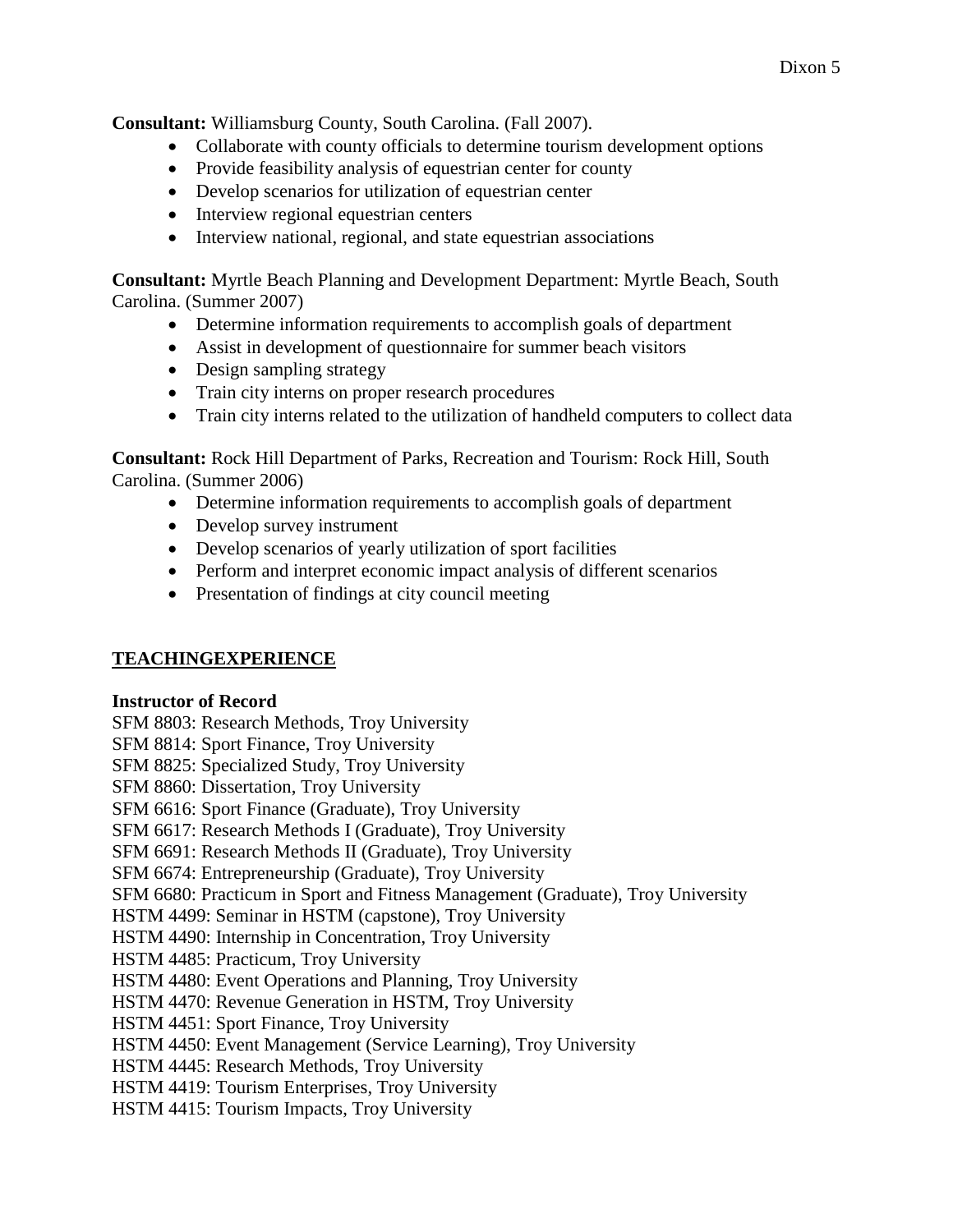HSTM 3377: Domestic and International Tourism, Troy University HSTM 2257: Global HSTM, Troy University KHP 3355: Introduction to Sport and Fitness Management, Troy University KHP 4445: Evaluation Procedures in Sport and Fitness Management, Troy University KHP 4450: Event Management (Service Learning), Troy University KHP 4451: Sport Finance and Business, Troy University KHP 4453: Legal Aspects in Sport and Physical Activity, Troy University ESS 674: Sport Finance, Marshall University ESS 671: Research Methods in Sport Studies, Marshall University ESS 475: Seminar in Sport Management & Marketing, Marshall University (Capstone course) ESS 381: Sport Finance, Marshall University ESS 270: Sport Tourism, Marshall University PLS 340: Event Management, Marshall University PRTM 391: Sport Tourism, Clemson University PRTM 254: Introduction to Sport Management, Clemson University

# **SCHOLARSHIP AND CREATIVE ACTIVITY**

### **PEER-REVIEWED PUBLICATIONS**

- Vogt, S., **Dixon, A.**, & Koo, G. Factors affecting student-athletes' choice of major. *Journal of Global Sport Management*. (Submitted)
- Stoll, J., Dixon, A., Andrew, D., Chelladurai, P., & Goldsmith, A. (2020). Sport tourism entity desired outcomes. *Journal of Sport & Tourism*, *24*(1), 1-19.
- Holladay, P., **Dixon, A.**, Nguyen, M., Nguyen, B., Xu, S., & Price-Howard, K. (2020). Stakeholder perceptions of Da Nang, Vietnam as a tourism gateway city. *Journal of Tourism Insights*. (Accepted)
- Martinez, J., **Dixon, A.**, & Koo, G. (2020). Assessing fan motivation in college sport: Implications for the fan experience. *Journal of Contemporary Athletics, 14*(2).
- Koo. G., **Dixon, A.**, Shoffner, S, Rainy, T., & Sung, J. (2019). Effects of benefits derived from campus recreation on emotional attachment towards the university. *Journal of Global Sport Management*, *7,* 19-33.
- Holladay, P., **Dixon, A.**, Nguyen, M., Nguyen, B., Xu, S., & Price-Howard, K. (2018). Stakeholder perceptions of tourism assets and sustainable tourism development in Da Nang, Vietnam. *Enlightening Tourism: A Path Making Journal*, *8*(2), 74-98.
- Martinez, M., **Dixon, A**, & Montgomery, R. (2018). Examining consumer response to sport sponsorship: A case study among fans of a Group of 5 Division I program. *Global Sport Business Journal*, *6*, 1-12.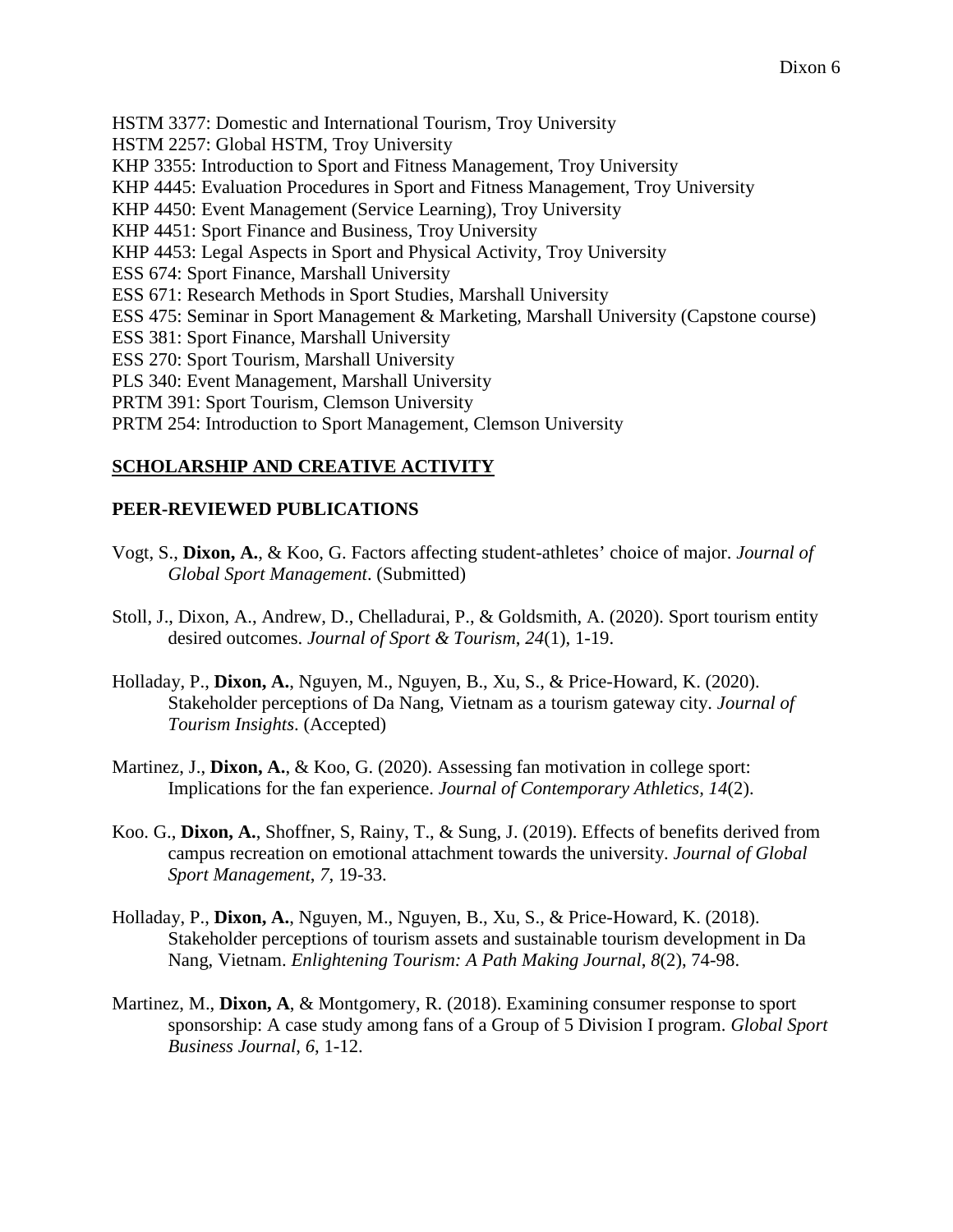- Cheung, S., Mak, J., & **Dixon, A.** (2016). Elite active sport tourists: Economic impacts and perceptions of destination image. *Event Management*, *20*, 99-108.
- Koo, G., Diacin, M., Khojasteh, J., & **Dixon, A.** (2016). Effects of internship satisfaction on pursuit of employment in sport management. *Sport Management Education Journal*, *10*, 29-42.
- **Dixon, A.**, Martinez, M., & Martin, C. (2015). Employing social media as a marketing strategy in college sport: an examination of perceived effectiveness in accomplishing organizational objectives. *International Review on Public and Nonprofit Marketing*, *12*, 97-113.
- **Dixon**, **A.**, Henry, M., & Martinez, M. (2013). Assessing the economic impact of sport tourists' expenditures related to a university's baseball season attendance. *Journal of Issues in Intercollegiate Athletics, 6*, 96-113.
- **Dixon**, **A.**, Oh, C., & Draper, J. (2012). Access to the beach: Comparing the economic values of coastal residents and tourists. *Journal of Travel Research, 54*(6), 742-753.
- **Dixon, A.**, Backman, S., Norman, W., & Backman, K. (2012). Expenditure based segmentation of sport tourists. *Journal of Sport & Tourism, 17*(1), 5-21.
- **Dixon, A.**, Oh, C., Backman, S., Norman, W., Backman, K., & Henry, M. (2012). Valuing the private consumption benefits of the college football game experience. *Journal of Issues in Intercollegiate Athletics, 5*, 172-191.
- Cheung, S. Y., Mak, J. Y., & **Dixon, A.** (2012). Active sport tourist in the 2009 East Asian Games. *Research Quarterly for Exercise and Sport, 83*, A-24.
- Oh, C., Draper, J., & **Dixon, A.** (2010). Comparing resident and tourist preferences for public beach access and related amenities. *Ocean & Coastal Management, 53*, 245-251.
- Oh, C., Draper, J., & **Dixon, A.** (2009). Assessing tourists' multi-attribute preferences for public beach access. *Coastal Management, 37(2)*, 119-135.
- Anderson, D. & **Dixon, A.** (2008). Winning isn't everything: Goal orientation and gender differences in university leisure-skills classes. *Recreational Sport Journal, 33*, 1-12.
- **Dixon, A.**, Oh, C., & Draper, J. (2008) Management and policy implications of coastal tourism forecasts. *Tourism Analysis, 13,* 579-590.
- Oh, C., **Dixon, A.**, Mjelde, J., & Draper, J. (2008). Valuing visitors' economic benefits of public beach access points. *Ocean & Coastal Management, 51(12),* 847-853.
- **Dixon, A.**, Hegreness, R., Arthur-Banning, S., & Wells, M. (2007). Maximizing the economic potential of youth sport tournaments. *The Journal of Youth Sport, 2*, 24-28.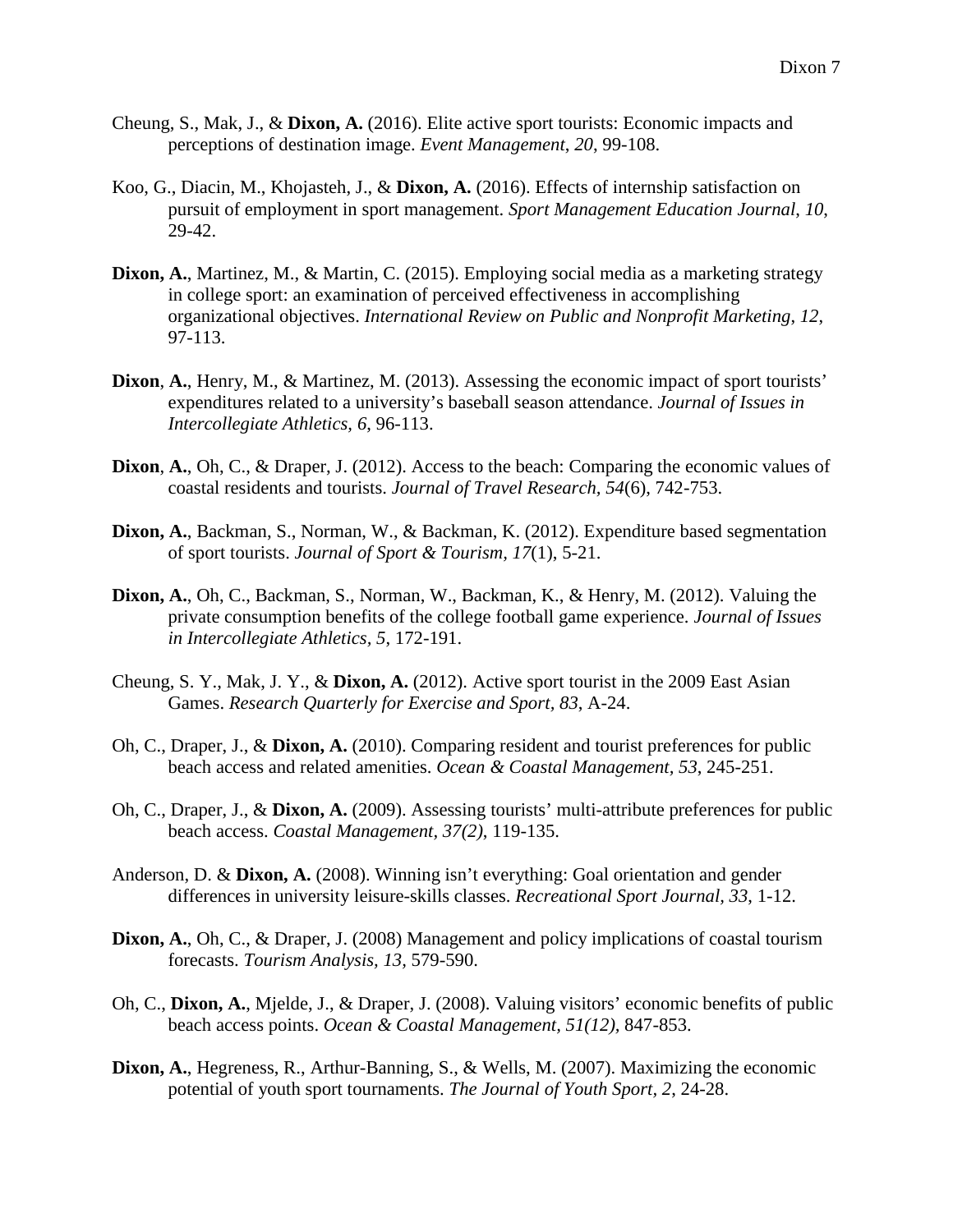Arsal I. & **Dixon, A.** (2007). Conference report: Travel and Tourism Research Association 38<sup>th</sup> Annual Conference, Las Vegas, Nevada. *Event Management, 11*, 157-158.

#### **MANUSCRIPTS IN PROGRESS**

- **Dixon, A.**, & Koo. G. Comparing the private consumption benefits derived from the college football game experience by level of involvement. (Second revisions – planned submission 2020)
- **Dixon, A.**, Holladay, P., & Nguyen, M. Residents' willingness to pay for public beach access: Da Nang, Vietnam. (First draft – planned submission November 2020)
- **Dixon, A.**, Koo, G., & Sung, J. The importance, utilization and perceived effectiveness of social media to accomplish organizational objectives at academic sport management degree programs. (Final revisions stage – planned submission January 2021)
- Holladay, P.J., **Dixon, A.**, Nguyen, M.C. & Powell, R.B. Resident perceptions of socialecological resilience and tourism in Da Nang, Vietnam. (First draft – planned submission January 2021)
- **Dixon, A.** Estimating the value derived by sport tourists from trip experiences. (First draft planned submission March 2021)

## **GRANTS/CONTRACTS**

- **Dixon, A.** (2015). A regional tourism community assets assessment and resource audit for Da Nang, Vietnam. *Faculty Development Research Grant, Troy University*. Awarded: \$3,000.
- Holladay, P. & **Dixon, A.** (2015). Comparative case study and consumer spending analysis of proposed Oglethorpe Center. *Urban Redevelopment Agency, Brunswick, Georgia*. Not funded: \$25,000.
- **Dixon, A.** (2015). Economic impact of proposed recreational complex in Fairhope, Alabama. *City of Fairhope, Alabama*. Awarded: \$12,000
- **Dixon, A.** (2014). Economic impact of proposed college football game in Phenix City, Alabama. *Phenix City Department of Economic Development*. Awarded: \$3,000.
- **Dixon, A.** (2014). Comparing the private consumption benefits derived from the college football game experience by level of involvement. *Faculty Development Grant*. Awarded: \$250.
- **Dixon, A.** (2013). Athletic Training and Sport & Fitness Management Costa Rican international service learning experience. *Chancellor's Initiative Grant*. Awarded: \$2,178.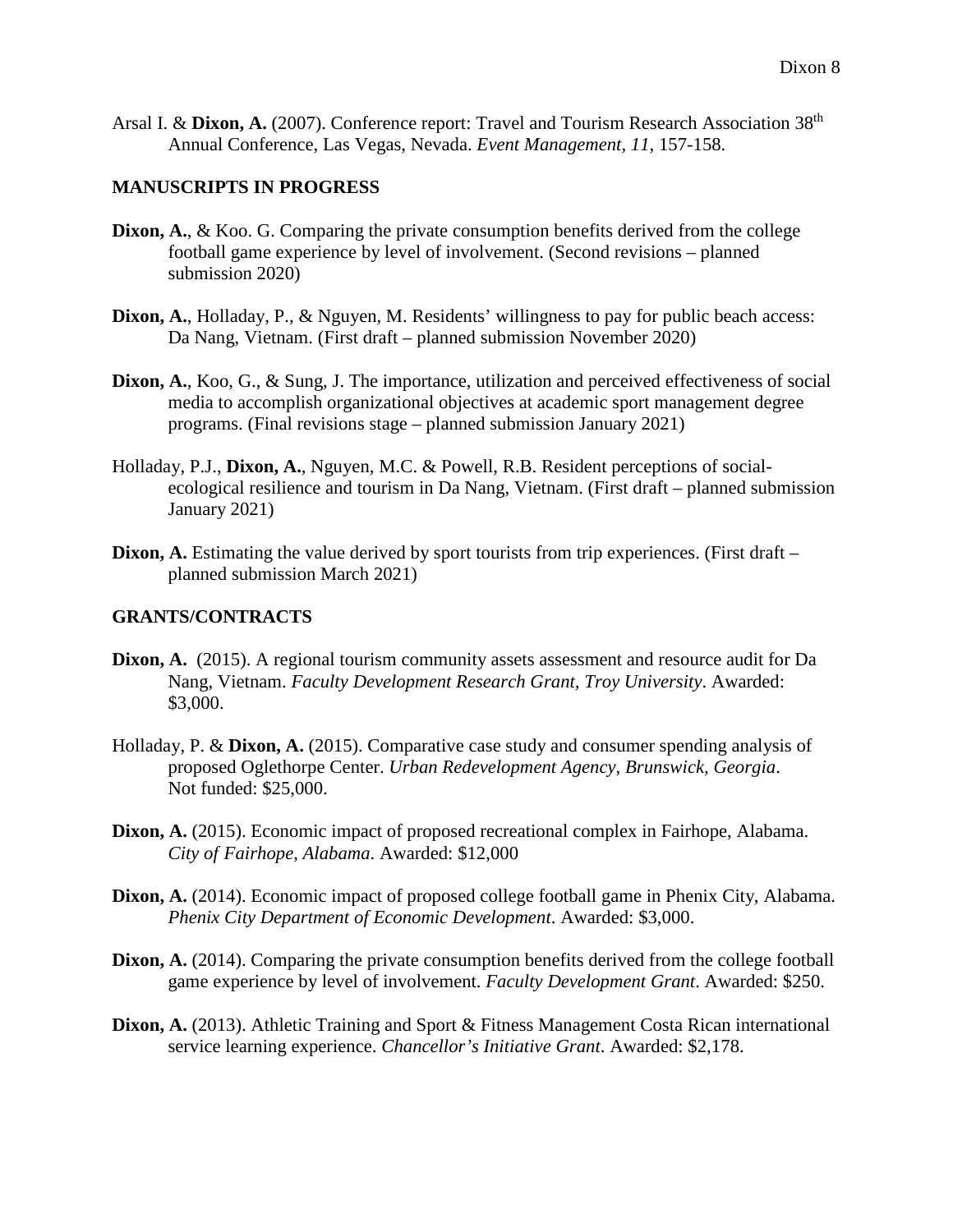- **Dixon, A.** (2013). Economic significance of active sport tourist: Non-resident hunters in Alabama. *Faculty Development Grant*. Awarded: \$750.
- Mixon, P., & **Dixon, A.** (2012). Financial feasibility of proposed sport and entertainment complex in Foley, Alabama. *City of Foley, Alabama*. Awarded: \$20,000.
- **Dixon, A.** (2012). Assessing fan motivation in college sport: Implications for strategic marketing. *Troy University Faculty Development Funds*. Awarded: \$375.
- **Dixon, A.** (2012). Instructional improvement in economic impact analysis: Attending IMPLAN training seminar. *Troy University Faculty Development Funds*. Awarded: \$2,000.
- Blankenship, W., & **Dixon, A.** (2011). Economic impact of Bass Fishing Hall of Fame. *Marshall County, Alabama*. Not funded: \$20,000.
- **Dixon, A.**, & Blankenship, W. (2011). Economic impact of the Garret Coliseum and State fairgrounds. *Montgomery County, Alabama*. Not funded: \$25,000.
- **Dixon, A.** (2011). Economic benefits derived from the college football game experience. *Troy University Faculty Development Funds*. Awarded: \$725.
- Draper, J., & **Dixon, A.** (2010). Economic impact of the 2011 Houston Marathon. *Houston Marathon Committee*. Not funded: \$20,000.
- **Dixon, A.** (2010). INCO Faculty Development Funds. *Marshall Foundation, Marshall University*. Awarded: \$500.
- Yin, C., Mak, J., & **Dixon, A.** (2009). Economic benefits of the 2009 East Asian Games in Hong Kong. *Dr. Stephen Hui Research Center*. Awarded: \$3,795.
- **Dixon, A.** (2009). Faculty Development Funds. *College of Education and Human Services, Marshall University*. Awarded: \$820.
- Brookover, R., **Dixon, A**., & Wright, B. (2009). Estimating the economic impact of the 2009 Artisphere: The international arts festival of Greenville. *Metropolitan Arts Council*. Not funded: \$30,000.
- **Dixon, A.,** & Backman, S. (2007). Economic benefits of the Clemson University football season. *Clemson University Athletic Department*. Not funded: \$10,000.
- Dixon, A. & Brookover, R. (2007). Evaluating the effectiveness of Internet surveys in estimating the economic impact of golf tournament attendees. *The Heritage Classic Foundation*. Not funded: \$5,000.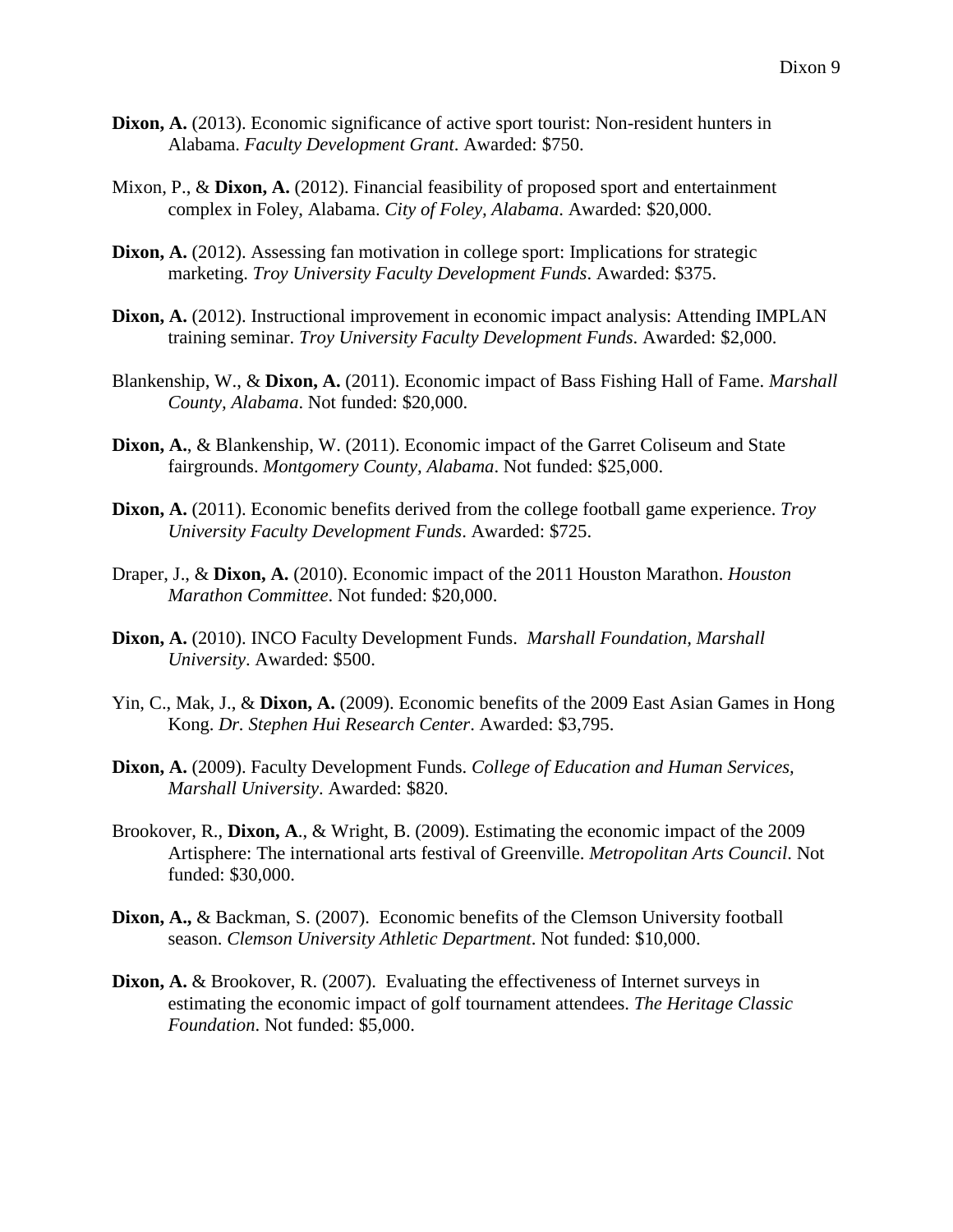- Oh, C., Draper, J., & **Dixon, A.** (2007). South Carolina coastal resident needs assessment and economic analysis at local beaches. *Office of Ocean and Coastal Resource Management, South Carolina Department of Health and Environmental Control*. Awarded: \$37,000.
- Oh, C., **Dixon, A.**, & Slocum, S. (2007). Assessing visitor characteristics and economic benefits of Table Rock State Park. *South Carolina Park Service*. Awarded: \$5,000.
- Oh, C., **Dixon, A.**, & Draper, J. (2006). South Carolina beach visitors' preferences. *Office of Ocean and Coastal Resource Management, South Carolina Department of Health and Environmental Control*. Awarded: \$67,450.
- **Dixon, A.**, Norman, W., & Henry, M. (2006). The economic impact of a proposed cycling center. *Rock Hill, South Carolina, Department of Parks, Recreation and Tourism.* Awarded: \$10,000.
- Norman, W., **Dixon, A.**, & Henry, M. (2005). The economic impact of a proposed velodrome. *Rock Hill, South Carolina, Department of Parks, Recreation and Tourism*. Awarded: \$5,000.
- Backman, S., Backman, K., Brookover, R., Henry, M., Norman, W., & **Dixon, A.** (2005). Economic impacts of the MCI Heritage Classic golf tournament. *The Heritage Classic Foundation*. Awarded: \$48,000.

#### **INVITED PRESENTATIONS**

- **Dixon, A.** Tourism as a community development option. *Community Development Institute*: Montgomery, Alabama, April 2015.
- **Dixon, A.** Educators in the Industry: Hospitality and Tourism. *Gulf Power Company*: Panama City, Florida, May 2014.
- **Dixon, A.** Economic impact of sport tourism. *South Carolina Recreation and Park Association's 63rd Annual State Conference*, Greenville, SC, September 7 – 9, 2008.

### **PEER-REVIEWED CONFERENCE PRESENTATIONS**

- Park, K., Kim, M., **Dixon, A.**, Koo, G., & Park, J. Sustainable development: The financial savings and carbon dioxide reduction by changing to LED lights in sport stadiums. *Applied Sport Management Association Conference*. Waco, Texas: February 27 – 29, 2020.
- Hou, Z., Koo, W., **Dixon, A.**, Mathner, R., & Park, K. Mediating role of cohesion in relationship between athlete leadership and athlete satisfaction. North American Society of Sport Management. New Orleans, Louisiana: June 1-3, 2019).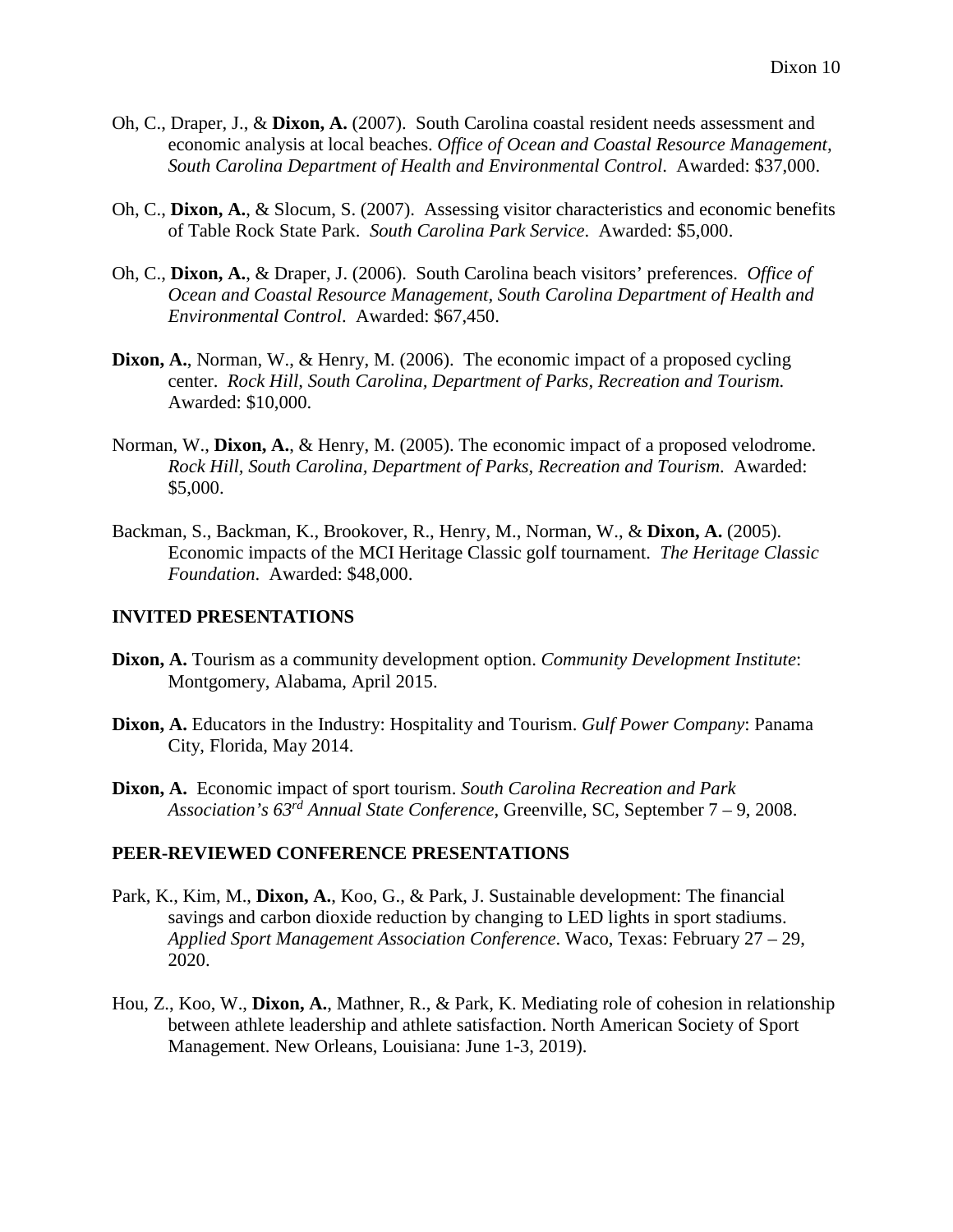- **Dixon, A.**, Holladay, P., Nguyen, M., & Nguyen, B. Do residents derive value from additional public beach access. *Travel and Tourism Research Association Asia Pacific Conference*. Ho Chi Minh City, Vietnam: December 1 – 3, 2018.
- Martin, C., Mathner, R., & **Dixon, A.** Alumni tracking: Innovations and improvements. *Commission on Sport Management Accreditation: National Webinar Series*. April 2018.
- **Dixon, A.**, Koo, G., Stoll, J., & Mirehie, M. Private consumption benefits based on level of involvement: College basketball game experience. *Sporting Entertainment & Venues Tomorrow.* Columbia, South Carolina: March 7 – 9, 2018.
- **Dixon, A.**, Holladay, P., Nguyen, M., & Nguyen, B. Estimating residents' willingness to pay for public beach access. *World Research Summit for Tourism and Hospitality*. Orlando, Florida: December 8 – 11, 2017.
- Sung, J., Koo, G., & **Dixon, A.** Dual commitments and job performance: Outsourced marketing partners with NCAA intercollegiate athletics departments. *North American Society of Sport Management*. Denver, Colorado: May 30 – June 3, 2017.
- Koo, W., **Dixon, A.**, Shoffner, S., & Rainey, T. Effects of participating in campus recreation on emotional attachment in higher education. National Recreation and Park Association Congress. New Orleans: Louisiana: September 2017.
- Holladay, P., **Dixon, A.**, & Nguyen, M. Development of resort and beach tourism in Da Nang, Vietnam. *Resort and Commercial Recreation Association National Conference*. Palm Coast, Florida: November 5-8, 2016.
- Sung, J., Koo, G. Y., & **Dixon, A.** A conceptual framework of dual commitments and job performance: Outsourcing in intercollegiate athletics. *Academy of Business Research Conference*. Biloxi, Mississippi: October, 19-21, 2016.
- Vogt, S., Koo, G. Y., & **Dixon, A.** Factors affecting student-athletes' choice of major. *Applied Sport Management Conference*. Baton Rouge, Louisiana: February 25-27, 2016.
- Holladay, P., **Dixon, A.**, Nguyen, M., & Xu, S. Stakeholder perceptions of riverine and montane ecotourism development in Da Nang, Vietnam. *The International Ecotourism Society: Ecotourism and Sustainable Tourism Conference*. Tampa, FL: January 25-27, 2016.
- **Dixon, A.**, Dixon, H., & Holladay, P. Estimating the value derived by sport tourists from their trip experience. *World Research Summit for Tourism and Hospitality*. Orlando, FL: December 15-18, 2015.
- Holladay, P., Bradley, M., **Dixon, A.**, Dixon, H., Keller, C., Madison, L., Ponder, L., & Skibins, J. De place dem whey we fa gadda fa mek we scrong: cultural preservation, resilience and the Gullah-Geechee. *International Symposium on Society and Research Management*. Charleston, SC: June 13-18, 2015.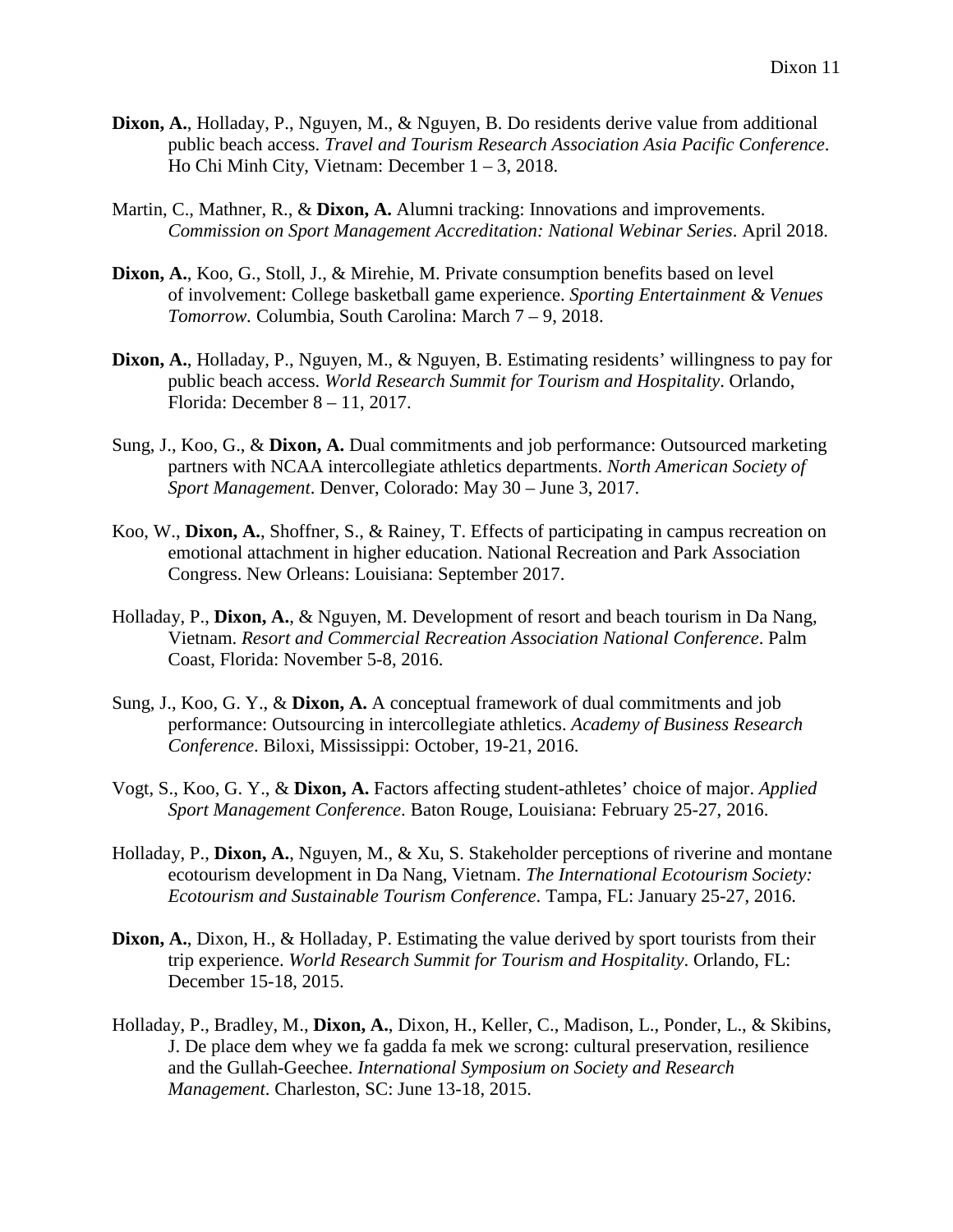- **Dixon, A.** Assessing sport tourists' expenditures and resultant economic impact related to college sport event attendance. *Southeast Travel and Tourism Research Association*. Charlotte, NC: March 30 – April 1, 2015.
- Martinez, M., **Dixon, A.**, Stinson, J., & Miller, J. Internal brand equity: Implications for revenue generation in athletics. *Sport Marketing Association*. Philadelphia, PA: October 21-25, 2014.
- Dixon, H., & **Dixon, A.** Catalyzing life experiences as Intervening Conditions Between Leisure Being Constrained and Initiation of Coping Process to Overcome Constraints to Leisure. *World Leisure Congress*. Mobile, AL: September 7-12, 2014.
- **Dixon, A.**, Koo, G., Dixon, H., & Sung, J. Comparing the private consumption benefits derived from the college football game experience by level of involvement. *North American Society of Sport Management*. Pittsburgh, Pennsylvania: May 27-31, 2014.
- **Dixon, A.**, Dixon, H., & Cockrell, R. Economic significance of active sport tourist: Nonresident hunters in Alabama. *Southeast Travel and Tourism Research Association*. Lexington, Kentucky: March 24-26, 2014.
- **Dixon, A.**, Backman, S., Backman, K., & Dixon, H. Segmenting sport tourists: A novel approach. *2nd World Research Summit for Tourism and Hospitality: Crossing the Bridge*. Orlando, Florida: December 15-17, 2013.
- Montgomery, R., **Dixon, A.**, & Martinez, J. M. Evaluating sport sponsorship effectiveness at a mid-major Division I institution. *Sporting Entertainment & Venues Tomorrow*, Columbia, South Carolina: November 20-22, 2013.
- **Dixon, A.**, Martinez, M., Barrett, M., & Martin, C. Social media marketing in intercollegiate athletics: Usage and effectiveness. *Sport Marketing Association*. Albuquerque, New Mexico: October 23-26, 2013.
- Mathner, R., & **Dixon, A.** Sport event management: Planning, organizing, leading, and evaluating student-led events. *North American Society of Sport Management*. Austin, Texas: June 1-4, 2013.
- **Dixon, A.**, Martinez, J., & Barrett, M. Assessing fan motivation in college sport: Implications for strategic marketing. *Sport Marketing Association.* Orlando, Florida: October 23-27, 2012.
- Martinez, J. M., Stinson, J., & **Dixon, A.** Internal marketing in intercollegiate athletic departments: Maximizing effectiveness across job type. *North American Society of Sport Management*. Seattle, Washington: May 22-26, 2012.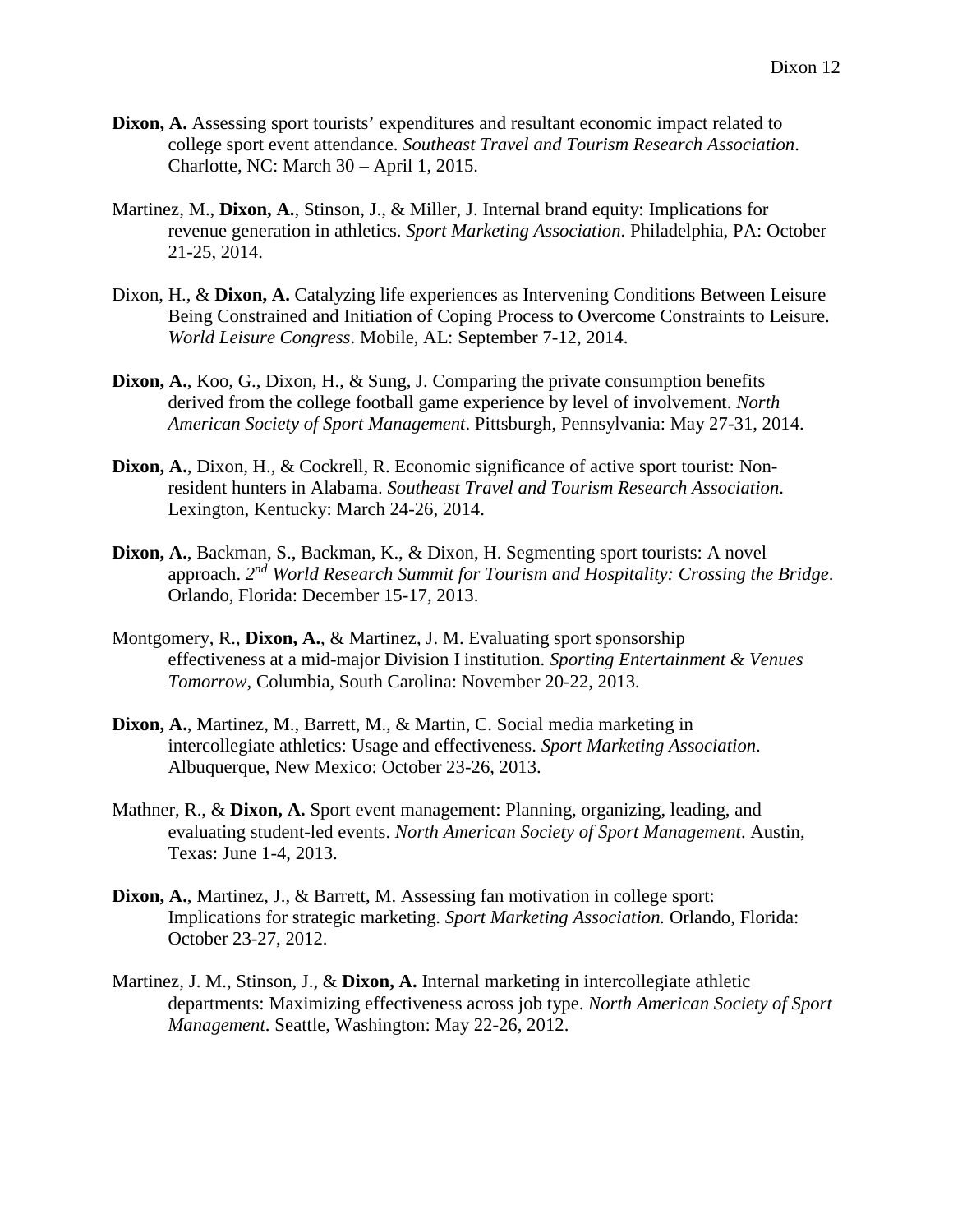- Barrett, M., & **Dixon, A.** Effectiveness of social media marketing strategies in intercollegiate athletics departments. *Southern Sport Management Conference*, Troy, Alabama: April 11-13, 2012.
- Cockrell, R. & **Dixon, A.** Economic impact of non-resident hunters visiting commercial hunting outfitters in Alabama. *Southern Sport Management Conference*, Troy, Alabama: April 11-13, 2012.
- Cheung, S. Y., Mak, J. Y., & **Dixon, A.** Active sport tourist in the 2009 East Asian Games. *American Alliance for Health, Physical Education, Recreation and Dance (AAHPERD): National Convention & Exposition*, Boston, Massachusetts: March 13-17, 2012.
- **Dixon, A.**, & Oh, C. Economic benefits derived from the college football game experience. *Sporting Entertainment & Venues Tomorrow*, Columbia, South Carolina: November 16- 18, 2011.
- **Dixon, A., & Henry, M. Estimating the economic significance of college football as a tourism** attraction. *Southeast Travel and Tourism Research Association*, Destin, Florida: March 23-25, 2011.
- **Dixon, A.** Valuing the private consumption benefits derived from the college football game experience. *North American Society of Sport Management*, Tampa, Florida: June 1-5, 2010.
- **Dixon, A.** Estimating the economic significance of college baseball games as a tourist attraction. *Southeast Travel and Tourism Research Association*, Nashville, Tennessee: March 22-24, 2010.
- **Dixon, A.**, Schenewark, J., Henry, M., & Maxey, B. Estimating the economic impact of college baseball games on local economy. *Southern Sport Management Conference*, Troy, Alabama: April 14-16, 2010.
- Oh, C., Draper, J., & **Dixon, A.** Comparison of resident and tourist preferences for public beach access. *The Coastal Society 22nd Annual Conference*, Wilmington, NC: June 19 -21, 2010.
- Anderson, D. & **Dixon, A**. Goal orientation and gender differences in leisure skills courses. *National Recreation and Park Association Annual Conference,* Indianapolis, IN: September 25 – 29, 2007.
- **Dixon, A**., Backman, S., Norman, W., Backman, K., & Brookover, R. Expenditure-based segmentation of sport tourists. *Travel and Tourism Research Association Annual Conference,* Las Vegas, NV: June 19 -21, 2007*.*
- Oh, C., **Dixon, A**., Draper, J., & Mjelde, J. Estimating tourists' economic values of public beach access. *Travel and Tourism Research Association Annual Conference,* Las Vegas, NV: June 19 -21, 2007*.*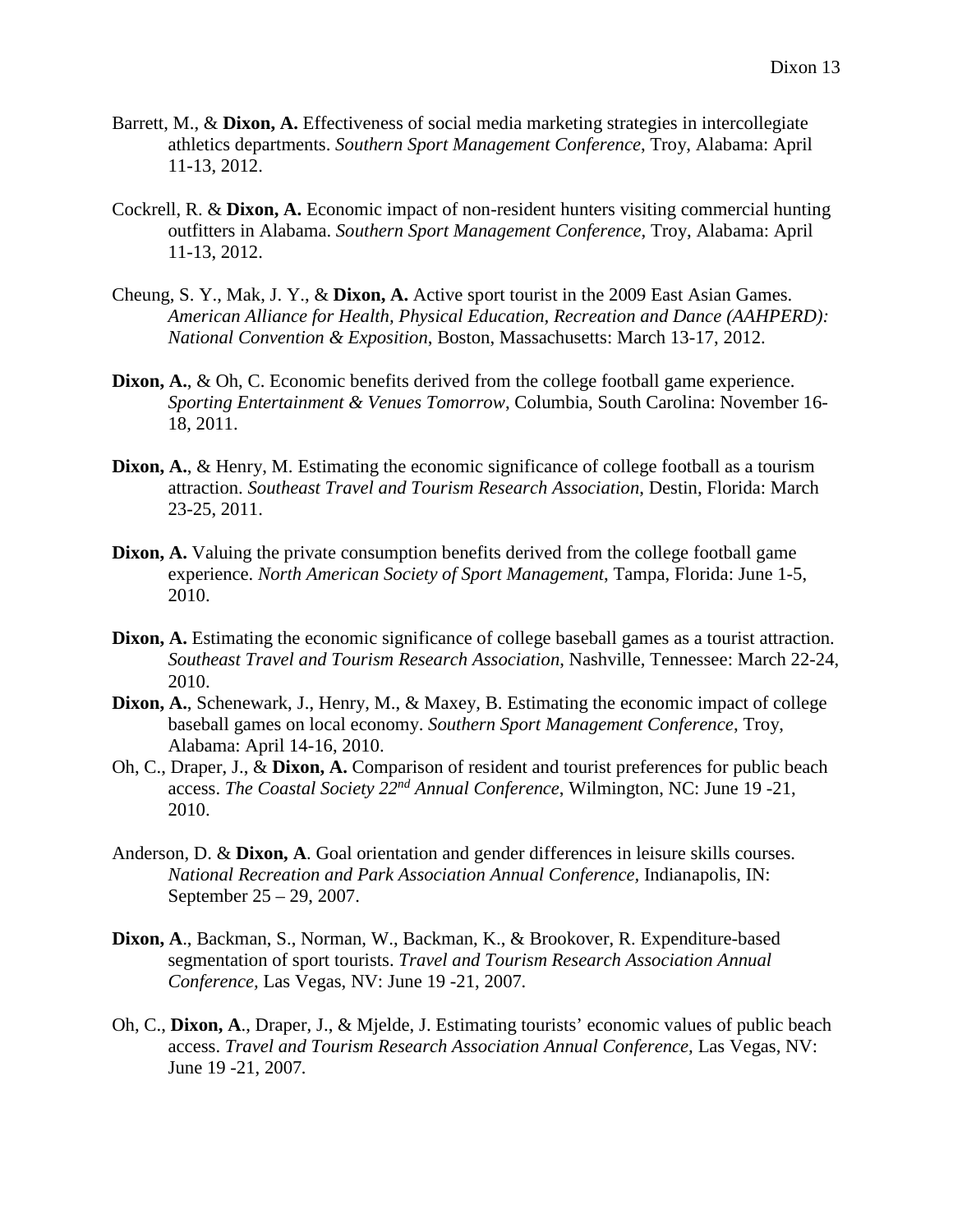- Oh, C., Draper, J., **Dixon, A. W**., & von Kolnitz, E. (2007). Understanding visitors' preferences for public beach access using a stated preference choice approach. *International Symposium on Society and Natural Resources*, Park City, UT: June, June 17-21, 2007.
- Oh, C., Draper, J., & **Dixon, A. W**. (2007). Assessing visitor preferences for beach access. *Northeastern Recreation Research Symposium*, Bolton Landing, NY: April 15 - 17, 2007.
- **Dixon, A**., Draper, J., Norman, W., Backman, S., Backman, K., & Brookover, R. Segmenting sport tourist by days attended: Implications for event management and marketing. *Southeast Travel and Tourism Research Association,* Biloxi, MS: March 19-21, 2007.
- **Dixon, A. & Wooten, M. The sport and museum connection: Assessing spectator satisfaction at** a golf tournament using museum research. *Southeast Travel and Tourism Research Association,* Sarasota, FL: April 3-7, 2006.
- **Dixon, A.** & Arsal, I. Using PDAs to evaluate services. *North Carolina and South Carolina Recreation and Park Association Joint Conference*, Asheville, NC: November 12-16, 2005.

#### **NON-PEER REVIEWED PRESENTATIONS**

- **Dixon, A.** Why major in Hospitality, Sport and Tourism Management. *Global Open House: Troy University – Phenix City Site*, Phenix City, Alabama, February 2014.
- **Dixon, A.** How to market and promote Troy University's Bachelor of Science in Hospitality, Sport and Tourism Management degree. *Atlanta District Conference: Troy University – Atlanta Site*, Atlanta, Georgia, September 2013.
- **Dixon, A.** Why major in Hospitality, Sport and Tourism Management. *HSTM Marketing Blitz: Troy University – Fort Walton Beach Site,* Fort Walton Beach, Florida, July 2013.
- **Dixon, A.** Why major in Hospitality, Sport and Tourism Management. *HSTM Marketing Blitz: Troy University – Brunswick Site*, Brunswick, Georgia, June 2013.
- **Dixon, A.** How to market and promote Troy University's Bachelor of Science in Hospitality, Sport and Tourism Management degree. *Troy University – Phenix City Campus: Recruiter Meeting*, May 2013.
- **Dixon, A.**, Backman, S., Norman, W., & Backman, K. Segmentation of golf tournament attendees. *2007 College of Health, Education and Human Development Faculty Forum*, Clemson University, April 2007.
- Arsal, I., **Dixon, A.**, & Backman, S. Destination competitiveness: SWOT analysis of Myrtle Beach. *2007 College of Health, Education and Human Development Faculty Forum*, Clemson University, April 2007.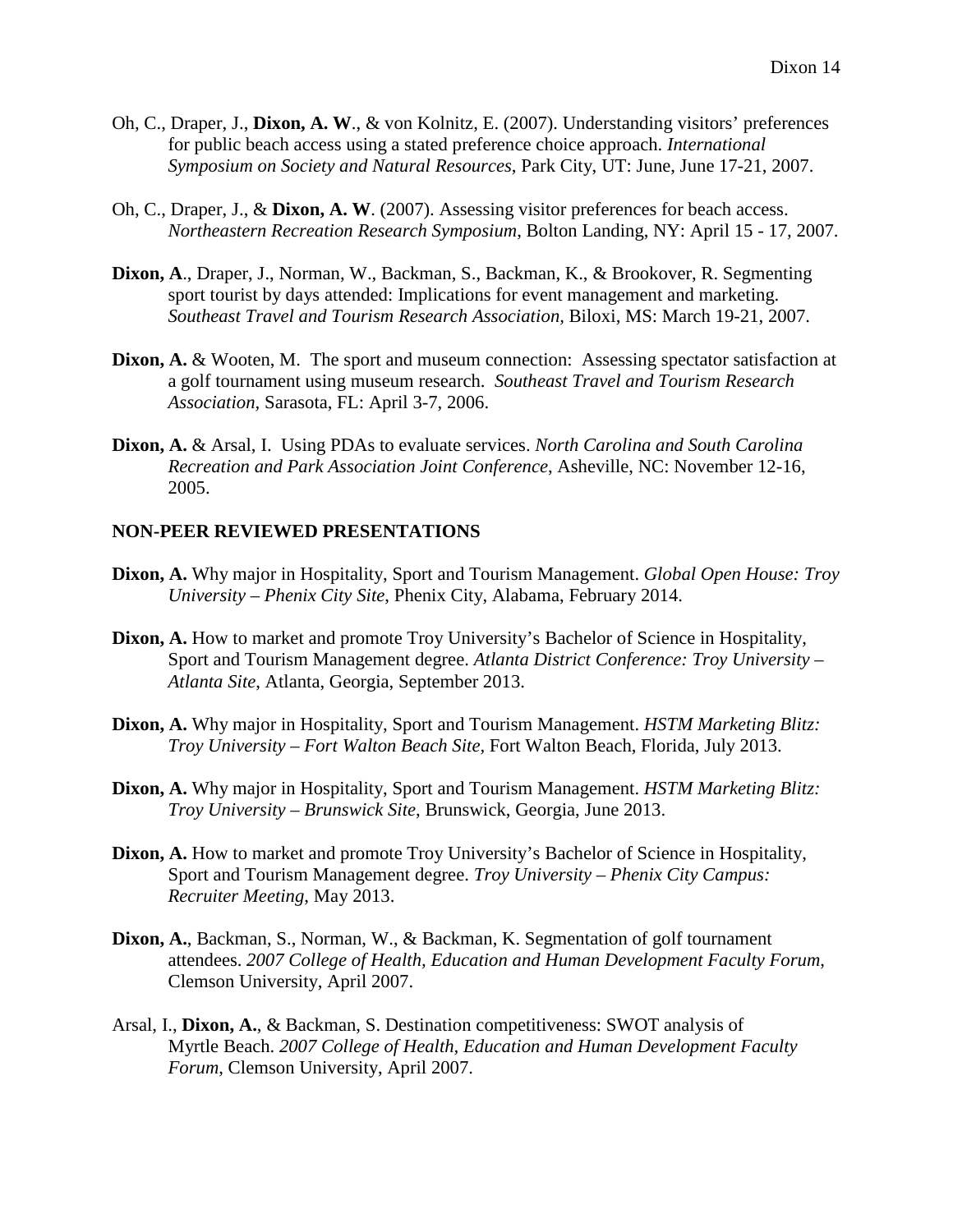- Oh, C., Draper, J., & **Dixon, A.** Understanding visitors' preferences for public beach access using a stated preference choice approach. *2007 College of Health, Education and Human Development Faculty Forum*, Clemson University, April 2007.
- **Dixon, A.** Economic impact studies of tourism in South Carolina: On-going projects. *Promoting Graduate Research of South Carolina Universities: The Governor's New Initiative*, Columbia, SC, April, 25, 2006.
- **Dixon, A.** & Arsal, I. Present and Future Research Objectives of Clemson University's Department of Parks, Recreation and Tourism Management. *College of Health, Education and Human Development*, Clemson, SC, September 21, 2005.

### **TECHNICAL REPORTS**

- Holladay, P. & **Dixon, A.** (2019) *Hickman AG Pavilion feasibility and market analysis*. Report prepared for Hickman County Economic & Community Development Association, Tennessee.
- Ammons, T. & **Dixon, A.** (2019). *Feasibility and economic impact potential of Coulter Building museum*. Report prepared for Troy University (2019).
- **Dixon, A.** (2015). *Economic impact of proposed recreational complex in Fairhope, Alabama*. Report prepared for City of Fairhope, Alabama.
- **Dixon, A.** (2014). *Economic impact of heritage and cultural tourism in Eufaula, Alabama*. Report prepared for Eufaula, Alabama.
- **Dixon, A.** (2014). *Economic impact of proposed college football game in Phenix City, Alabama*. Report prepared for Phenix City, Alabama.
- **Dixon, A.**, & Mixon, P. (2012). *Economic development analysis of proposed tourist development and multisport complex*. Report prepared for City of Foley, Alabama.
- **Dixon, A.** (2011). *Economic impact of 2011 Alabama high school super-regional softball tournament on local economy*. Report prepared for Troy Parks and Recreation Department, Troy, Alabama.
- Yin, C., Mak, J., & **Dixon, A.** (2010). *Economic benefits of the 2009 East Asian Games in Hong Kong*. Report prepared for Dr. Stephen Hui Research Center, Hong Kong.
- Brookover, R. & **Dixon, A.** (2008). *Strategic/Product Development Plan for Tourism and Recreation in Fountain Inn, South Carolina*. Report prepared for Greenville County Planning Department and City of Fountain Inn, South Carolina.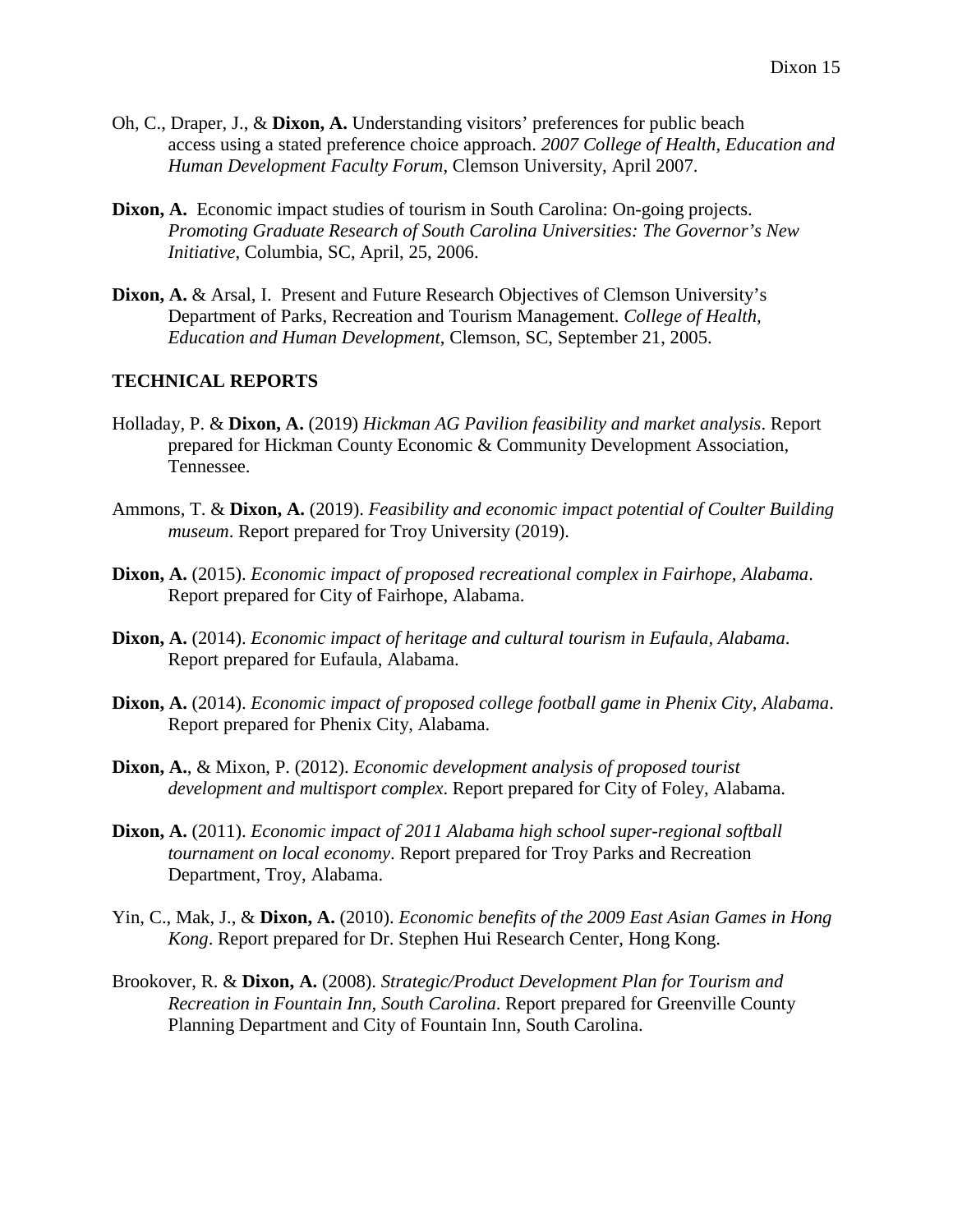- **Dixon, A.** & Oh, C. (2008). *A strategic tourism plan for the Salkehatchie Region, South Carolina: Estimating the economic impact of tourism development*. Report prepared for Salkehatchie Leadership Institute, Allendale, South Carolina.
- **Dixon, A.** (2008). *Assessing visitor characteristics and economic analysis of Clemson University baseball games*. Report prepared for Clemson University Athletic Department, Clemson, South Carolina.
- Draper, J., **Dixon, A.**, & Oh, C. (2008). *South Carolina coastal residents needs assessment and economic analysis at local beaches*. Report prepared for South Carolina Department of Health and Environmental Control, Charleston, South Carolina.
- Slocum, S., **Dixon, A.**, & Oh, C. (2007). *Assessing visitor characteristics and economic benefits of Table Rock State Park in South Carolina*. Report prepared for South Carolina State Park Service, Columbia, South Carolina.
- Oh, C., **Dixon, A.**, & Draper, J. (2006). *Visitor needs assessment and economic analysis at South Carolina beaches*. Report prepared for South Carolina Department of Health and Environmental Control, Charleston, South Carolina.
- Norman, W., **Dixon, A.**, & Henry, M. (2006). *The economic impacts of a proposed cycling center in Rock Hill, South Carolina*. Report prepared for Rock Hill Department of Parks, Recreation and Tourism, Rock Hill, South Carolina.
- Oh, C & **Dixon, A.** (2006). *A strategic tourism development and marketing plan for Kershaw County, South Carolina: Estimating the economic impact of tourism development*. Report prepared for Economic Development Office, Kershaw County, South Carolina.
- Backman, S., Backman, K., Brookover, R., Henry, M., Norman, W., & **Dixon, A.** (2006). *Economic impacts of the MCI Heritage Classic golf tournament*. Report prepared for The Heritage Foundation, Hilton Head Island, South Carolina.
- Norman, W., **Dixon, A.**, & Henry, M. (2005). *Economic impact of a proposed velodrome*. Report prepared for Rock Hill Department of Parks, Recreation and Tourism, Rock Hill, South Carolina.

### **RESEARCH EXPERIENCE**

**Co-Principal Investigator:** *Feasibility and economic impact potential of Coulter Building museum*. Troy University (2019).

**Co-Principal Investigator:** *Social benefits of the National Junior College World Series: A case study.* Troy University (2018).

**Co-Principal Investigator:** *Does awareness of corporate social responsibility initiatives effect behavioral loyalty?* Troy University (2017).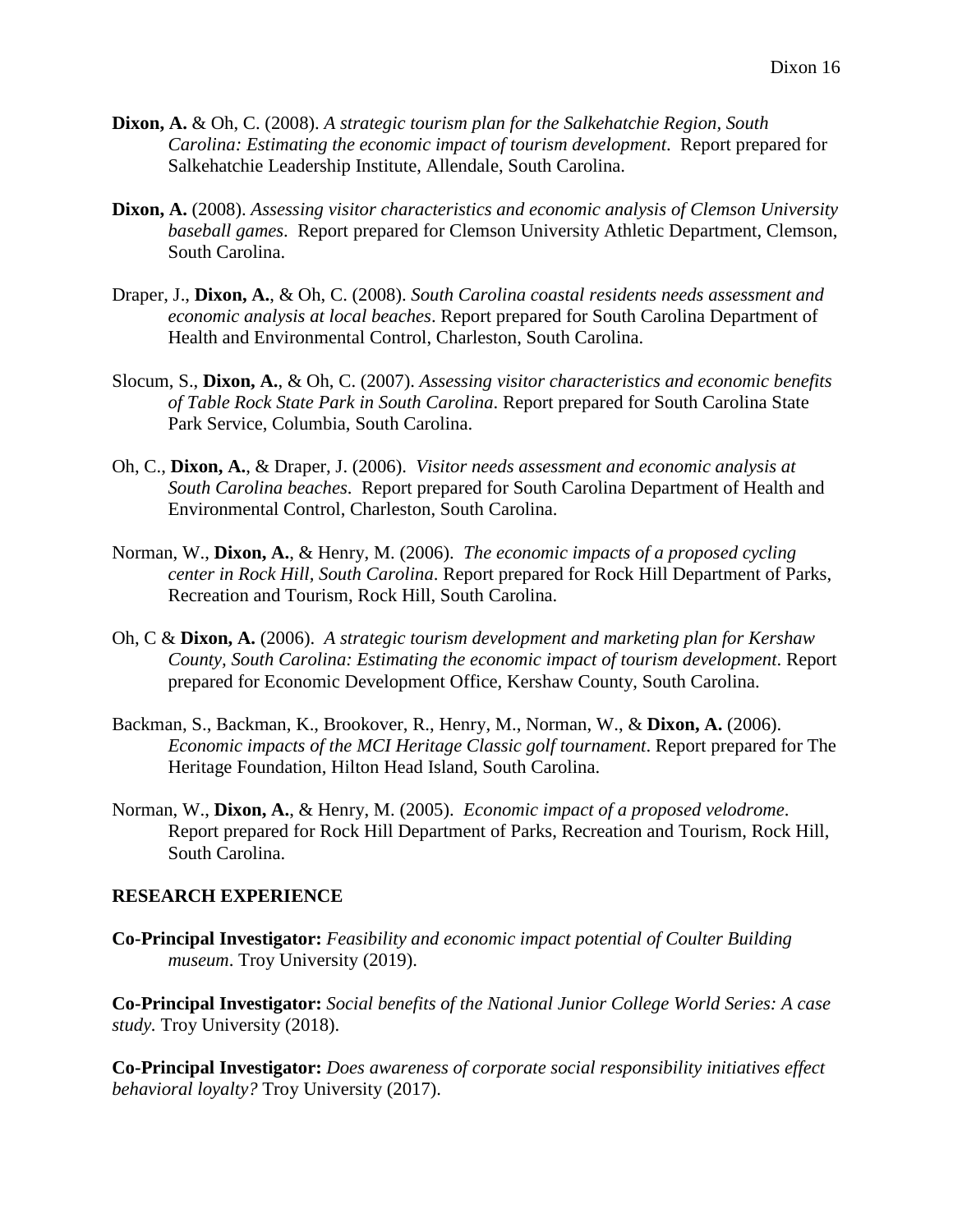- **Co-Principal Investigator:** *Residents' attitudes toward tourism development in Da Nang, Vietnam*. Duy Tan University and Troy University: Da Nang, Vietnam. (Fall 2015).
- **Co-Principal Investigator:** *A regional tourism community assets assessment and resource audit for Da Nang, Vietnam*. Duy Tan University and Troy University: Da Nang, Vietnam. (Summer 2015).
- **Principal Investigator:** *Estimating the economic impact of a proposed aquarium attraction in Foley, Alabama*. City of Foley Economic Development Department. Summer 2015.
- **Principal Investigator:** *Economic impact of B.B. Comer Bridge on City of Scottsboro/Jackson County, Alabama*. Comer Bridge Foundation and N. Skunk River Greenbelt Association: Scottsboro, Alabama. Summer 2015.
- **Principal Investigator:** *Economic impact of proposed recreational complex in Fairhope, Alabama*. *City of Fairhope, Alabama*. Spring 2015.
- **Principal Investigator:** *Economic impact of heritage and cultural tourism in Eufaula, Alabama*. Fall 2014.
- **Principal Investigator:** *Economic impact of proposed college football game in Phenix City, Alabama*. Troy University: Troy, Alabama, Summer 2014.
- **Principal Investigator:** *Financial feasibility of sport and entertainment complex in Foley, Alabama*. Troy University: Troy, Alabama, Summer 2012.
- **Principal Investigator:** *Economic impact of Troy University's Athletic Department on State of Alabama*. Troy University: Troy, Alabama, Spring 2012.
- **Principal Investigator:** *Economic impact of Alabama High School Super-Regional Softball Tournament*. Troy Parks and Recreation Department: Troy, Alabama, Spring 2011.
- **Co-Project Coordinator:** *Economic benefits of the 2009 East Asian Games in Hong Kong.* Dr. Stephen Hui Research Center, Spring 2010.
- **Data Analyst:** *Recreational needs assessment for Irmo-Chapin, South Carolina*. Cities of Irmo and Chapin, South Carolina, Summer 2009.
- **Data Analyst:** *Strategic development plan for tourism and recreation in Greer, South Carolina.* City of Greer, South Carolina, Spring 2009.
- **Project Coordinator:** *Assessing visitor characteristics and economic analysis of Clemson University basketball games*. Clemson University Athletic Department. (Spring 2009).
- **Project Coordinator:** *Economic analysis of Clemson University home football games*. Clemson University Athletic Department. (Fall 2008).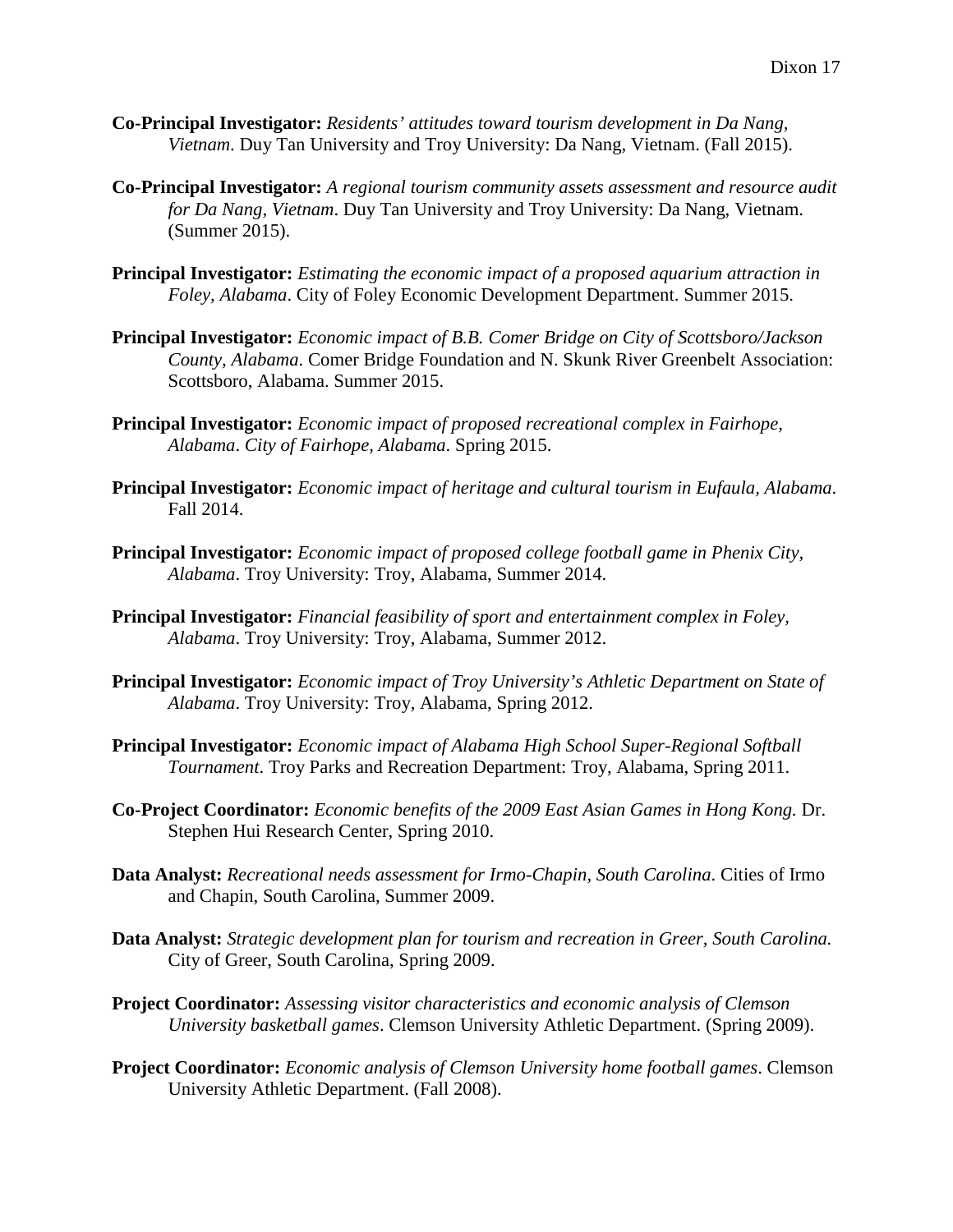- **Project Coordinator:** *Strategic/product development plan for tourism and recreation in Fountain Inn, South Carolina.* Greenville County Planning Department and City of Fountain Inn, South Carolina. (Summer 2008).
- **Project Coordinator:** *A strategic tourism plan for the Salkehatchie Region, South Carolina: Estimating the economic impact of tourism development*. Salkehatchie Leadership Institute. (Spring 2008).
- **Project Coordinator:** *Assessing visitor characteristics and economic analysis of Clemson University baseball games*. Clemson University Athletic Department. (Spring 2008).
- **Co-Project Coordinator:** *South Carolina coastal residents' needs assessment and economic analysis at local beaches.* South Carolina Department of Health and Environmental Control, Ocean and Coastal Resource Management. (Fall 2007).
- **Economic Analysis Coordinator:** *Assessing visitor characteristics and economic benefits of Table Rock State Park in South Carolina*. South Carolina Park Service. (Spring 2007).
- **Project Coordinator:** *An examination of student experiences in Leisure Skills courses at Clemson University*. Department of Leisure Skills. (Spring 2006 – present).
- **Co-Project Coordinator:** *Visitor needs assessment and economic analysis at South Carolina beaches*. South Carolina Department of Health and Environmental Control, Ocean and Coastal Resource Management. (Spring 2006).
- **Project Coordinator:** *The economic impacts of a proposed cycling center in Rock Hill, South Carolina*. Rock Hill Department of Parks, Recreation and Tourism. (Spring 2006).
- **Project Coordinator:** *Preferences of Tournament Attendees at the Verizon Heritage Golf Tournament*. The Heritage Foundation. (Spring 2006).
- **Project Coordinator:** *A strategic tourism development and marketing plan for Kershaw County, South Carolina: Estimating the economic impact of tourism development*. Economic Development Office of Kershaw County. (Fall 2005).
- **Project Coordinator:** *Economic impact of a proposed velodrome*. Rock Hill, South Carolina Department of Parks, Recreation and Tourism. (Summer 2005).
- **Project Coordinator:** *Visitors of 54th annual Sun Fun Festival*. Myrtle Beach Chamber of Commerce. (Summer 2005).
- **Project Coordinator:** *A profile of visitors using the Myrtle Beach Airport*. Myrtle Beach Airport. (Summer 2005).
- **Lead Research Assistant:** *Economic impact of the MCI Heritage Classic golf tournament: Study of spectators*. The Heritage Foundation. (Spring 2005).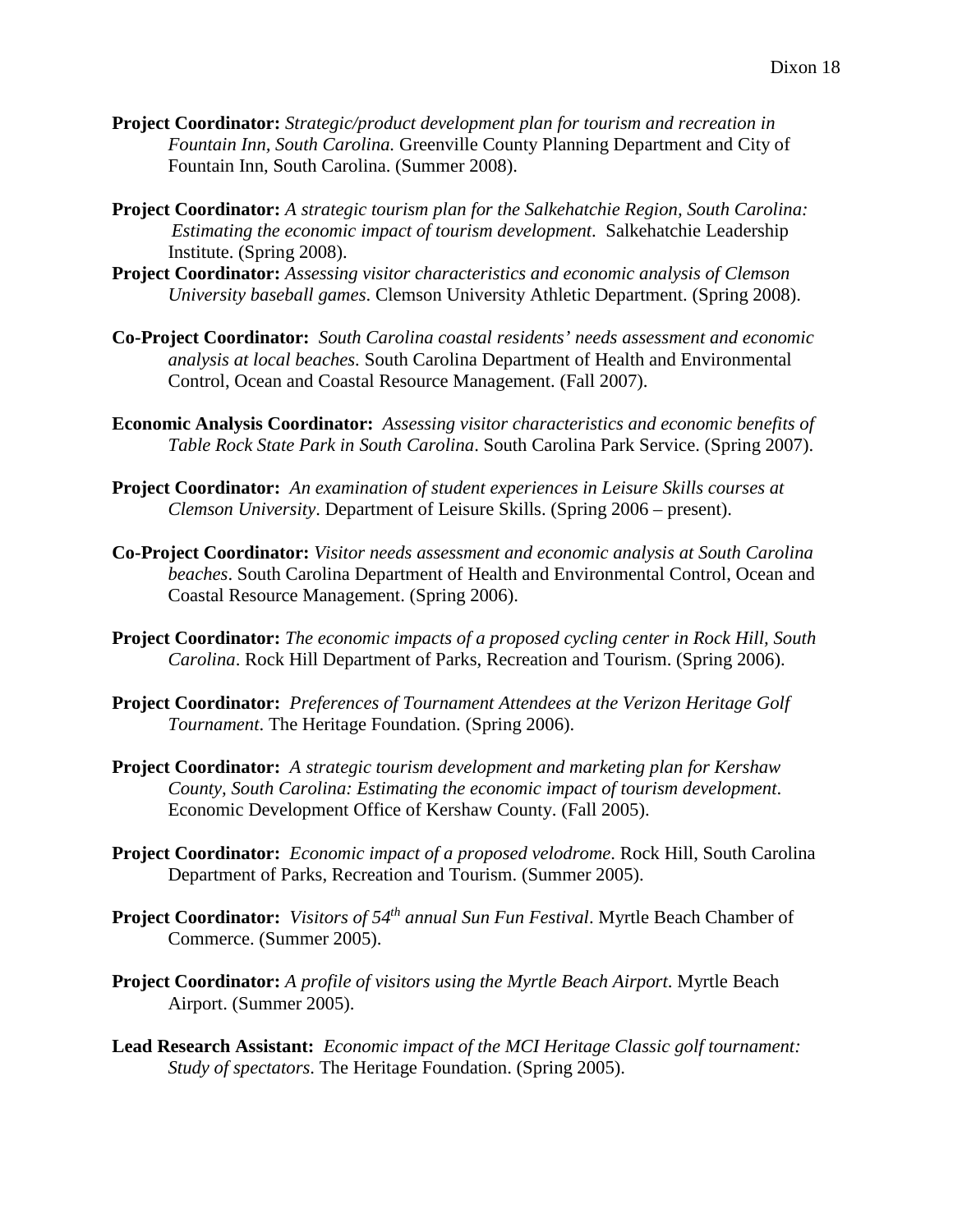**Lead Research Assistant***: Economic impact of the MCI Heritage Classic golf tournament: Study of sponsors*. The Heritage Foundation. (Spring 2005).

### **GRADUATE-ADVISED RESEARCH**

#### **Master's Major Research Project**

- Raj Gabhane (Fall 2019 May 2020). *The influence of athlete brand image and attitudes toward brand on purchase intentions.* Troy University.
- Nathan Johnson (Fall 2019 May 2020). *Evaluating NFL career performance based on draft selection*. Troy University.
- Andrii Rutnytskyi (Fall 2019 May 2020). *Communicating brand identity on social media: A case study of use of Instagram and Twitter for collegiate athletic branding based on Troy football social media.* Troy University.

Harrison Tancer (Fall 2019 – May 2020). *Donor motivations and identification*. Troy University.

- Guy Fluckum (Fall 2019 May 2020). *Changes in students' satisfaction and perceived benefits following the construction of a new recreation facility*. Troy University.
- Brian Abernethy (Fall 2019 May 2020). *Factors influencing travel destination attractiveness among mountain bike tourists*. Troy University.
- Igor Almeida (Fall 2018 May 2019). *Psychological stressors and perceived athlete performance in collegiate sport teams.* Troy University.
- Joshua Hickson (Fall 2018 May 2019). *Motivations of individuals who attend eSporting events and how their participation influences consumption behaviors*. Troy University.
- Ryan Lee (Fall 2018 May 2019). *The perceived organizational support of NCAA Division I compliance officers and its corresponding relationship to commitment and job satisfaction*. Troy University.
- Shilei Qiao (Fall 2018 May 2019). *Examining the relationship between attendance motivations and future sports consumption behavior among international students*. Troy University.
- Tanner Stewart (Fall 2018 May 2019). *The perceived importance of internship of hospitality, sport and tourism management students*. Troy University.
- Jonathan Swalley (Fall 2018 May 2019). *Spectators' likelihood to return to sporting event based off service quality*. Troy University.
- Zeyuan Tian (Fall 2018 May 2019). *College students' eSport participation motivations and consumption behaviors*. Troy University.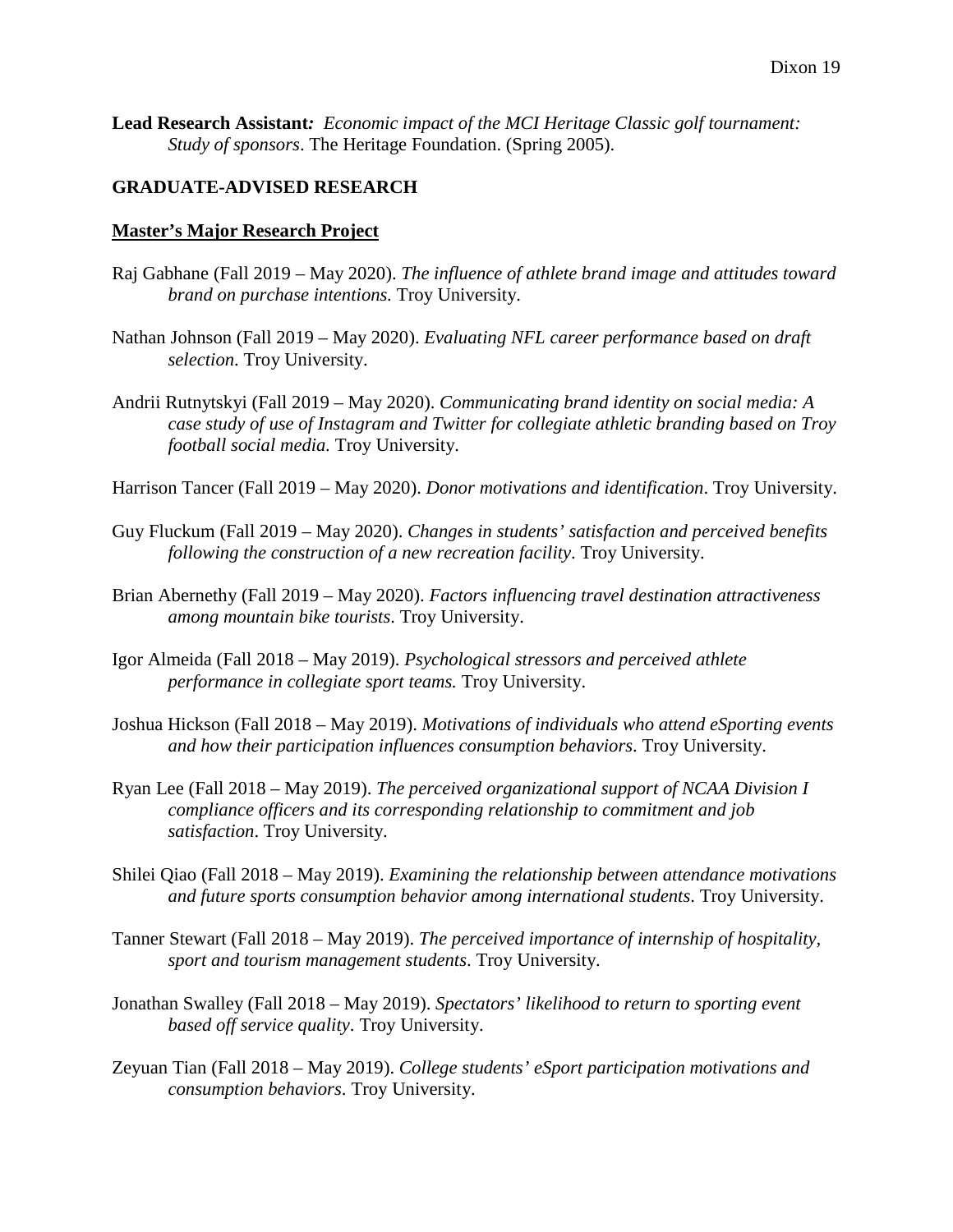- Ziqi Hou (Fall 2017 May 2018). *Examining the relationship between athlete leadership, team cohesion, and athlete satisfaction among collegiate sport teams*. Troy University.
- Grace Bolin (Fall 2017 May 2018). *Barriers to environmental sustainability in college athletics*. Troy University.
- Brian Berg (Fall 2017 May 2018). *The impact of sport-specific strength training on noncontact injuries in American football*. Troy University.
- Tykia Harris (Fall 2017 May 2018). *Self-efficacy and motivation of student-athletes*. Troy University.
- Kacie MacKey (Fall 2017 May 2018). *Motivations of individuals who participate in fantasy football and the influence of participation on consumption behaviors*. Troy University.
- Russell Schaffer (Fall 2017 May 2018). *Evaluating engagement in collegiate social media: An examination of the factors that increase engagement with consumers*. Troy University.
- Yunqi Tang (Fall 2017 May 2018). *The relationship between perceived coach style and athletics motivation among Chinese collegiate athletes*. Troy University.
- Taylor Blue (Fall 2016 May 2017). *The impact of social media within athletics communications departments.* Troy University.
- Connor Bravard (Fall 2016 May 2017). *Investigating the factors that influence repurchase intentions of season ticket holders*. Troy University.
- Allison Forbes (Fall 2016 May 2017). *Perceptions of NCAA Division I men's basketball athletes of female head coaches*. Troy University.
- Patrick Johnston (Fall 2016 May 2017). *Assessing college choice factors of student athletes*. Troy University.
- Mallory McQueen (Fall 2016 May 2017). *Evaluating students' constraints to collegiate sport events*. Troy University.
- Reynaldo Radlin (Fall 2016 May 2017). *Leadership in sport: Athlete coaching style preferences*. Troy University.
- Thomas Servino (Fall 2016 May 2017). *Exploring the relationship between perceived cohesion and sport commitment*. Troy University.
- Neal Greenho (Fall 2015 May 2016). *Relationship between student athletes' stress and sport commitment.* Troy University.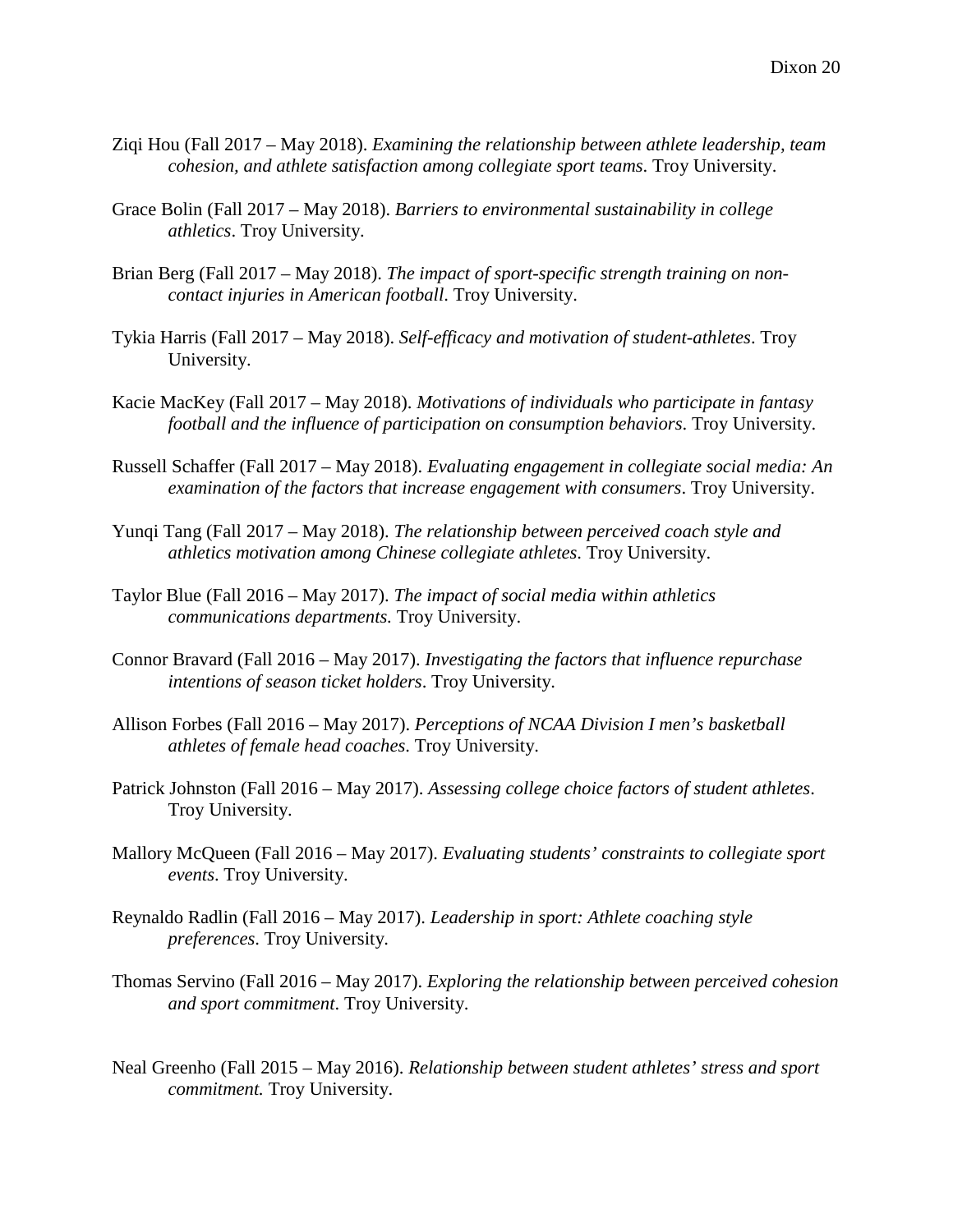- Ashely Caldwell (Fall 2015 May 2016). *An analysis of the prevalence and severity of all-star cheerleading injuries*. Troy University.
- Martin Morante (Fall 2015 May 2016). *Evaluating consumers' attitude towards sponsors and sponsor goodwill of a one-time sporting event*. Troy University.
- Samantha Morgan (Fall 2015 May 2016). *Examining the impact of psychosocial pressures and body image on eating attitudes and behaviors of Division I female student-athletes*. Troy University.
- Tucker Rainey (Fall 2015 May 2016). *The impact of campus recreation participation on student well-being and attachment.* Troy University.
- Sara Vogt (Fall 2014 May 2015). *Factors effecting the choice of major by student-athletes*. Troy University.
- Branko Weber (Fall 2014 May 2015 ). *The importance, utilization and perceived effectiveness of social media to accomplish organizational objectives at academic sport management programs*. Troy University.
- Geren Woodbridge (Fall 2014 May 2015). *The relationship between imagery use and selfconfidence and self-efficacy in collegiate track and field athletes*. Troy University.
- TR Rolen (Fall 2014 May 2015). *How to maximize fundraising strategies through donor relations within a division I athletes department to increase donor growth and retention*. Troy University.
- Joquan Robinson (Fall 2014 May 2015). *Investigation of the relationship between athlete identity and career efficacy*. Troy University.
- Jeremy Mersch (Fall 2014 May 2015). *Evaluating the economic impact of sport tourists' expenditures associated with a university's football season attendance*. Troy University.
- Jarrod Fleming (Fall 2014 May 2015). *Examination of college student-athlete academic and athletic self-efficacy*. Troy University.
- Timur Kamilov (Fall 2014 May 2015). *Exploration of intercollegiate athletes' attitudes toward homosexual males and females*. Troy University.
- Musa Abdul-Aleem (Fall 2014 May 2015). *An exploratory study of motivation and its effect on training habits*. Troy University.
- Cara Smith (Fall 2014 May 2015). *Perfectionism and athlete burnout in collegiate majorettes*. Troy University.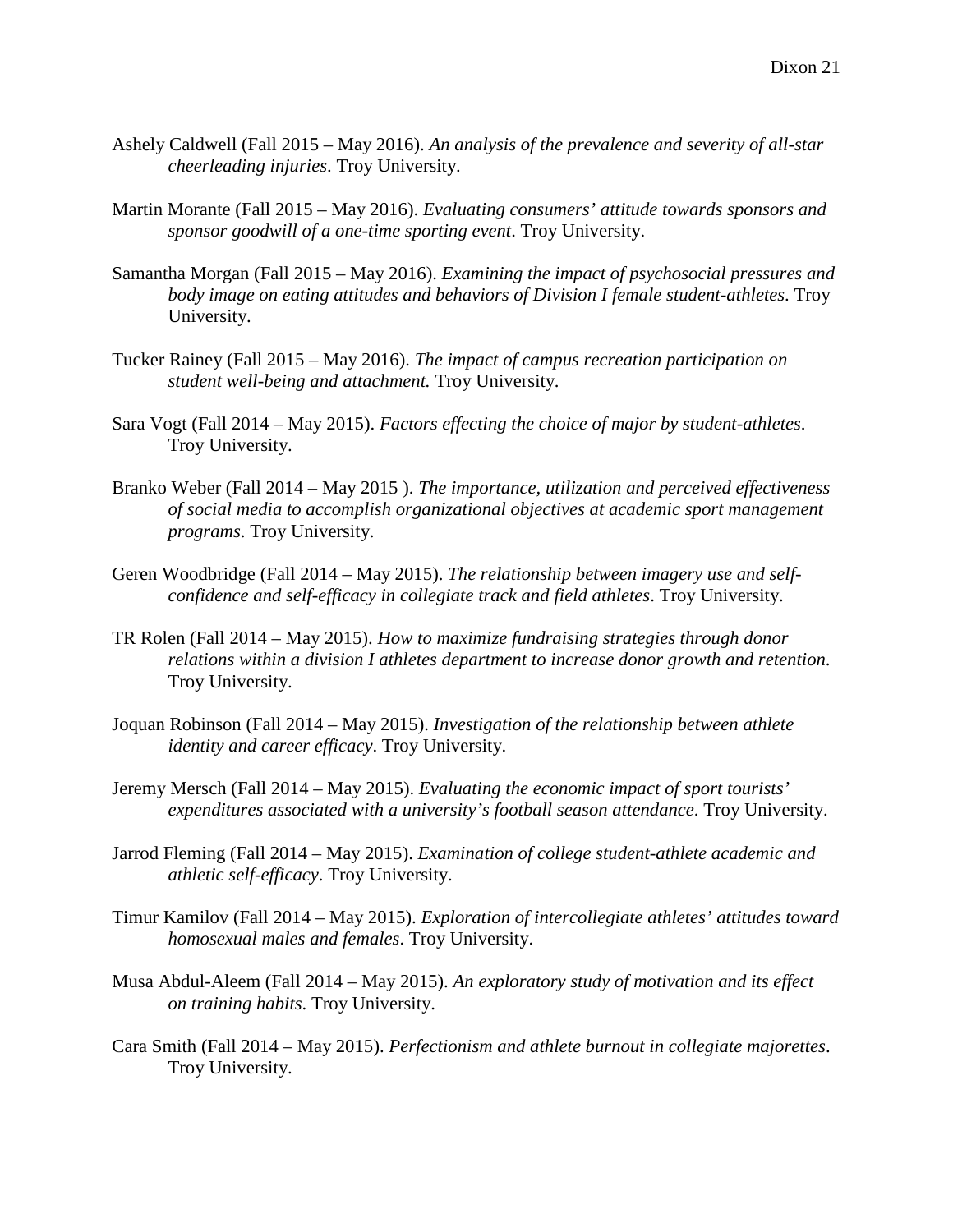- Kyle Wilborn (Fall 2014 May 2015). *Elite athlete burnout: Self Determination Theory*. Troy University.
- Rustin Sauvigne (Fall 2013 May 2014). *Assessing spectator-based brand equity in football at Division I-A university*. Troy University.
- Jessica Lynch (Fall 2013 May 2014). *The relationship between team identification and sport consumption*. Troy University.
- Kyle Fuller (Fall 2013 May 2014). *College choice factors for student-athletes at Division I-A university*. Troy University.
- Jennifer Gardner (Fall 2013 May 2014). *An exploratory study of Division I compliance officers*. Troy University.
- Haley Hutchins (Fall 2013 May 2014). *Examination of satisfaction with and importance of venue factors at intercollegiate basketball arena*. Troy University.
- Austin Moser (Fall 2013 May 2014). *Constraints to intercollegiate football game attendance*. Troy University
- Riley Montgomery (Fall 2012 Spring 2013). *Measuring the effectiveness of sponsorship in football at Troy University*. Troy University.
- Taylor Edwards (Fall 2012 Spring 2013). *Economic impact study of NCAA men's College Cup*. Troy University.
- Jonathan Gardner (Fall 2012 Spring 2013). *Effects of current student recreation facilities on students' decision to attend Troy University*. Troy University.
- Brandon Williams (Fall 2012 Spring 2013). *The motivation factors of adults using leisure time to participate in parks and recreational/leisure activities*. Troy University.
- Bart Barnes (Fall 2012 Spring 2013). *Visitor expenditure profile for AISA football championship*. Troy University.
- Chris Wasson (Fall 2012 Spring 2013). *Effectiveness of social media promotional activities in Major League Soccer*. Troy University.
- Brynna Waters (Fall 2012 Spring 2013). *Effectiveness of social media as communication strategy at Division I FBS automatics qualifying schools*. Troy University.
- Rustin Cockrell (Fall 2011 Spring 2012). *Estimating the economic impact of non-resident hunters using commercial outfitters in Alabama*. Troy University.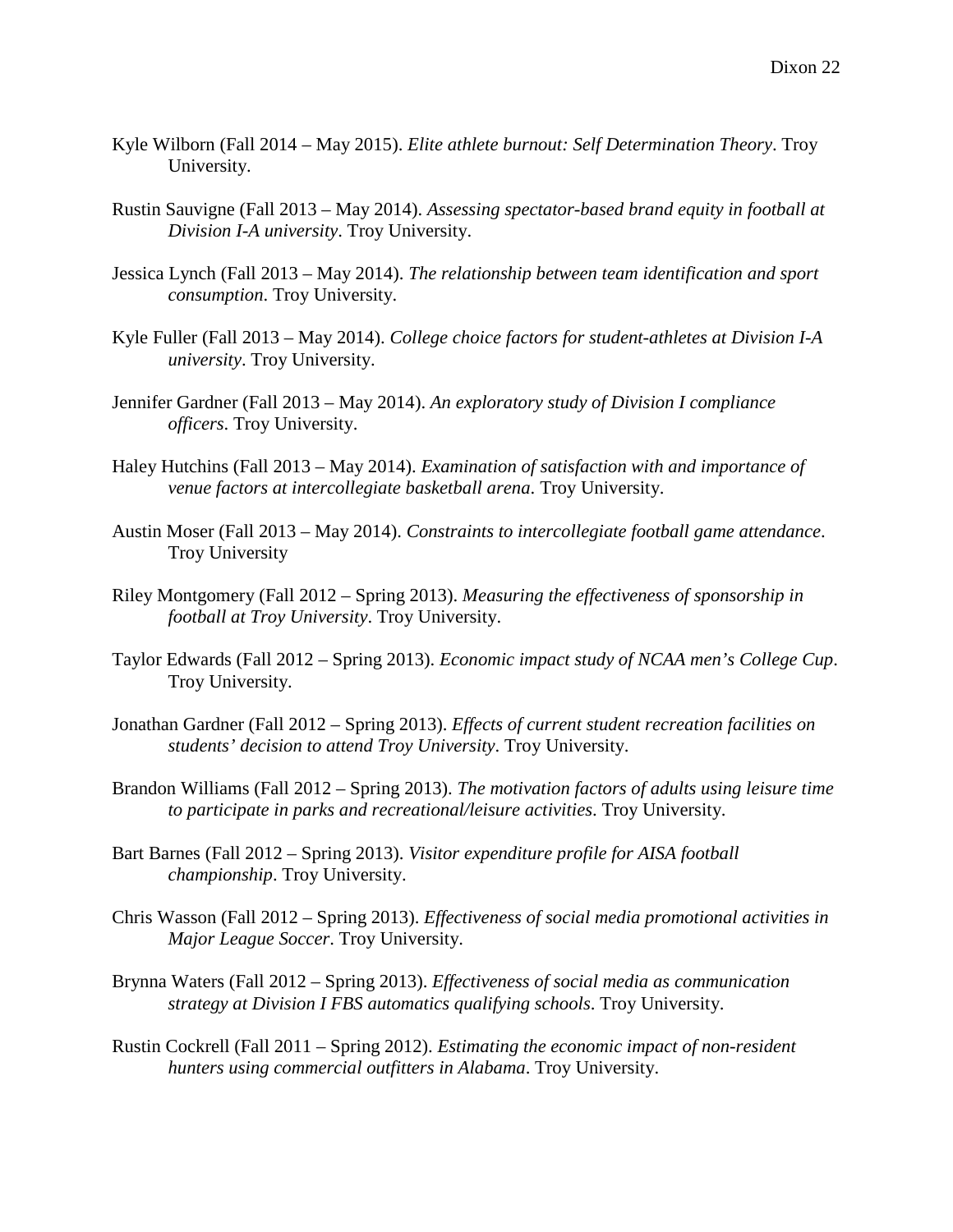- Matthew Barrett (Fall 2011 Spring 2012). *Effectiveness of social media marketing strategies in intercollegiate athletic departments*. Troy University.
- Stephanie Vieira (Fall 2011 Spring 2012). *Aspects influencing college choice among international student-athletes*. Troy University.
- Clifford McRoberts (Fall 2011 Spring 2012). *Differences in fan attendance motivation for attendees of collegiate athletic events*. Troy University.
- Elizabeth Brown (Fall 2011 Spring 2012). *An ethnographic look at the lives of college football players at a small Division-I Football Bowl Series University*. Troy University.
- Edward Bailey (Fall 2011 Spring 2012). *Analysis of subsequent behaviors and performances of college football programs following major infractions*. Troy University.
- Chris Dennis (Fall 2011 Spring 2012). *Factors influencing the college choice of studentathletes*. Troy University.
- Steven Adams (Fall 2011 Spring 2012). *Determining the factors that influence fan attendance at collegiate athletic events*. Troy University.
- Andrew Dickinson (Fall 2010 Spring 2011). *Primary motives for college athletic donors*. Troy University.
- Chad Jenkins (Fall 2010 Spring 2011). *Assessing gender differences in motivating factors to attend college basketball games*. Troy University.
- Derick Thomas (Fall 2010 Spring 2011). *Comparing motivational factors for attendance to NCAA basketball games between season ticketholders and single game ticketholders*. Troy University.
- Evan Hawkins (Fall 2010 Spring 2011). *Sponsor motives for sport sponsorship participation at Troy University*. Troy University.
- Mike Conley (Fall 2010 Spring 2011). *Motivational factors for intercollegiate athlete's participation: Emphasis on track and field*. Troy University.

## **GRADUATE STUDENT COMMITTEE MEMBERSHIP**

*Doctoral Committee Chair,* Troy University:

- Jennifer Stoll, Sport Management (July 2018) o Cognate: Sport Tourism
- Danielle D'Acry, Sport Management (Fall 2015 present)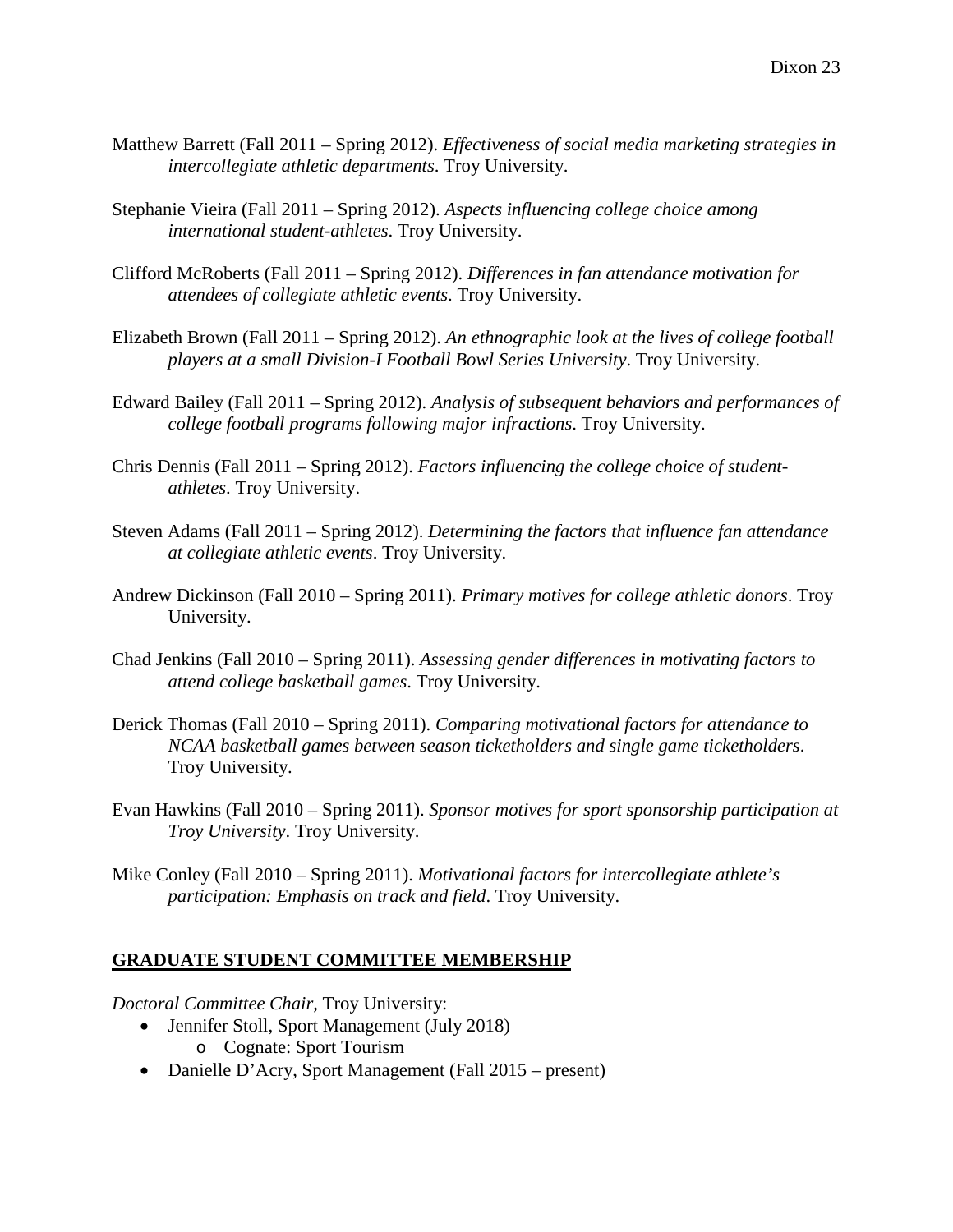*Doctoral Committee Member,* Troy University:

- Robert Itri, Sport Management (January 2019 Present)
- Sara Vogt, Sport Management (July 2019)
- Sara Schoffner, Sport Management (July 2017)
- Doyeoup Kim, Sport Management (July 2019)

*Master's Thesis*, Troy University

- Brian Abernathy, Sport Management, Summer 2020
- Ziqi Hou, M.S. Sport Management, Spring 2018

*Master's (Non-Thesis)*, Marshall University, Spring 2010

- Andrew Donovan, M.S. Athletics Administration
- Jane DeWitt, M.S. Athletics Administration

# **SERVICE**

### **Professional Service**

*Editorial Board*, Event Management

*Editorial Board*, Journal of Applied Sport Management

*Reviewer,* Journal of Sport Management

*Reviewer*, Journal of Leisure Research

*Reviewer*, Tourism Management

*Reviewer*, Leisure Sciences

*Reviewer,* Journal of Convention & Event Tourism

*Reviewer*, North American Society of Sport Management Conference

*Reviewer*, American Alliance for Health, Physical Education, Recreation and Dance Conference, 2011 - 2013

*Reviewer,* Southern Sport Management Conference (2011 – 2014)

*Southern Sport Management Conference*, Executive Committee Member (2010 – 2014).

*Southern Sport Management Conference*, Student Presentation Judge (2009 – 2012).

## **University Service**

*Member,* Graduate Academic Council, Troy University, Fall 2017 – present. *Member,* Consortia Relationship Review Committee, Troy University, Spring 2015 – present. *Member,* Study Abroad Strategic Plan Initiative, Spring 2016 – present. *Mentor,* Leadership Scholar Program. Troy University. Fall 2014 – present. *Alternate,* University Review Committee, College of Health and Human Services. Spring 2020. *Appointed member,* International Liaison, College Health and Human Services, Troy University, Spring 2017 – July 2020. *Faculty Leader,* HSTM Study Abroad to Switzerland, Germany, and Austria. Fall 2019. *Faculty Leader,* HSTM Study Abroad to Scotland and Ireland. Spring 2019. *Faculty co-Leader,* HSTM Study Abroad to Ireland. Spring 2018.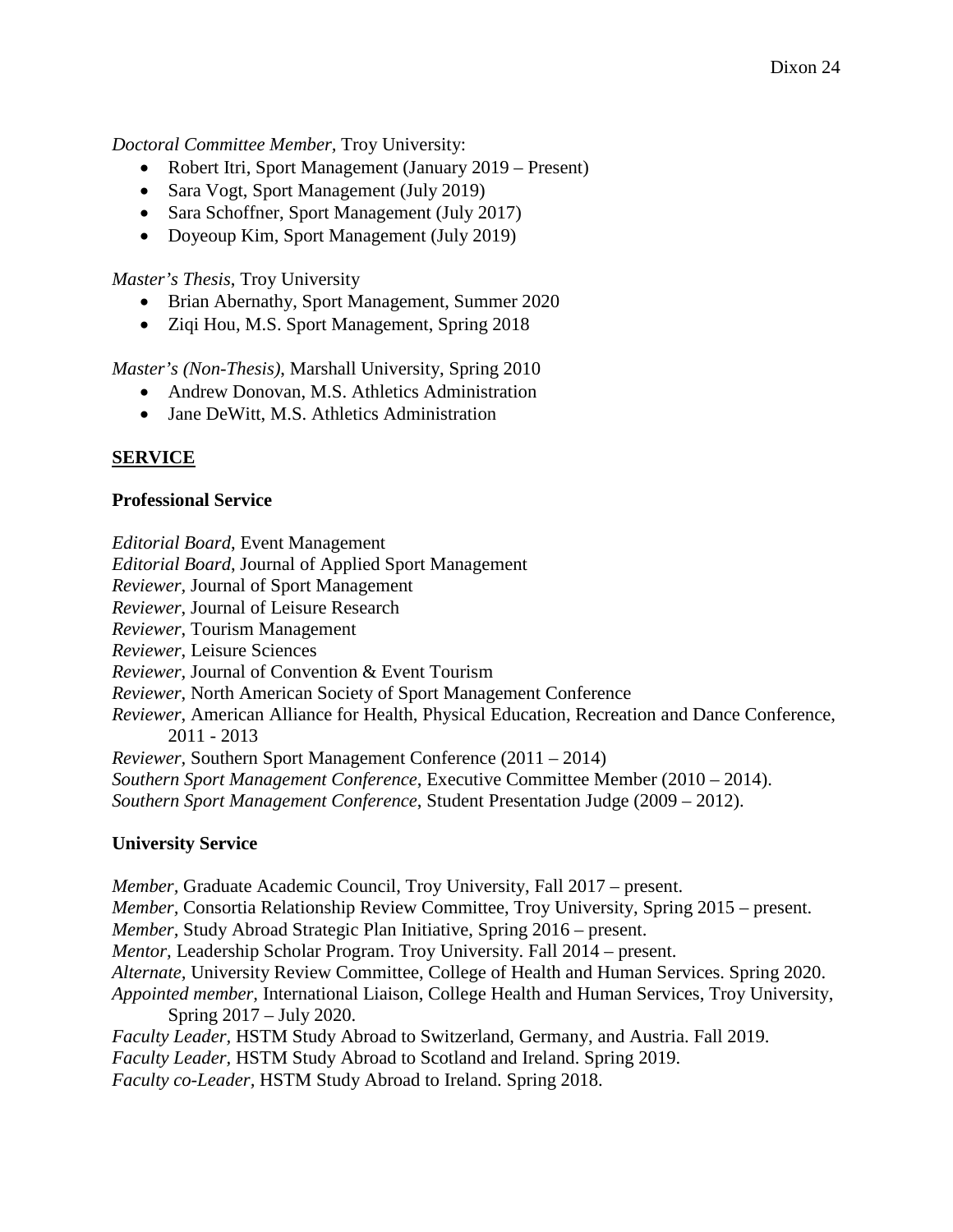*Department Representative*, Duy Tan University (Vietnam): Hospitality, Sport and Tourism Management program development committee, Summer 2016 – Summer 2020.

- *Department Representative,* Vietnam National University International School: Hospitality, Sport and Tourism Management program development committee, Spring 2016 – Summer 2020.
- *Department Representative*, Dong A University (Vietnam): Hospitality, Sport and Tourism Management program development committee, Summer 2016 – Fall 2016.

*Faculty Sponsor*, Korean Visiting Scholar – Dr. Junmo Sung, Fall 2016 – July 2018.

*Facilitator,* Articulation agreement with Faulkner State Community College.

Spring 2015. Agreement approved Fall 2015.

*Faculty Sponsor,* Chinese Visiting Scholar – Dr. Zhang Jianli. Spring 2015 – Fall 2015.

- *Faculty Sponsor*, Chinese Visiting Scholar Dr. Tao Zhu. Spring 2015 Fall 2015.
- *Faculty Sponsor*, Chinese Visiting Scholar Dr. Ma Yuanjun. Fall 2014.

*Facilitator,* Hospitality Program Development with Saigon Technical University, Vietnam. Fall 2014 – Fall 2015.

*Co-Facilitator,* Carmike Launch Team, Spring 2015.

*Member*, Carmike Cinemas Professional Development Program. Fall 2014 – Summer 2015.

*University representative,* Hunan Normal University Delegation visit. Troy University, Spring 2015.

*Appointed member*, Certification Program Development Committee. Troy University Fall 2014. *University representative,* Study-aboard program development with Hospitality and Tourism

Management Program – Costa Rica. Troy University, Summer 2014, Summer 2015. *University representative,* Study-aboard program development with Hospitality and Tourism

Management Program-Guatemala. Troy University, Summer 2013, Summer 2015. *Faculty leader,* Sport Management Study Aboard in Costa Rica. Troy University, Spring 2013. *Appointed member,* Economic Impact of Troy University. Troy University, Spring 2012.

*Faculty advisor*, Lambda Chi Alpha. Troy University, 2011 – 2013.

*Elected committee member,* Marshall University Distinguished Artist and Scholar Award Committee*.* Marshall University, 2009.

### **College Service**

*Appointed member,* International Liaison, College Health and Human Services, Troy University, Spring 2017 – present.

*Member,* Graduate Academic Council, Troy University, Fall 2017 – present.

*Appointed member,* College Health and Human Services Executive Committee. Troy University, Fall 2014 – present.

*Alternate,* University Review Committee, College of Health and Human Services. Spring 2020.

*Appointed member,* College Health and Human Services Review Committee. Troy University, Fall 2014 – Spring 2015; Fall 2016 – Spring 2017, Fall 2019 – Spring 2020.

*College representative,* Hunan Normal University Delegation visit. Troy University, Spring 2015.

*Appointed member,* Ph.D. in Sport Management Proposal Taskforce. Troy University, Spring 2013- 2014.

*Appointed Chair*, Hospitality and Tourism Management Graduate Curriculum Development Taskforce. Troy University, Fall 2012 – Spring 2013.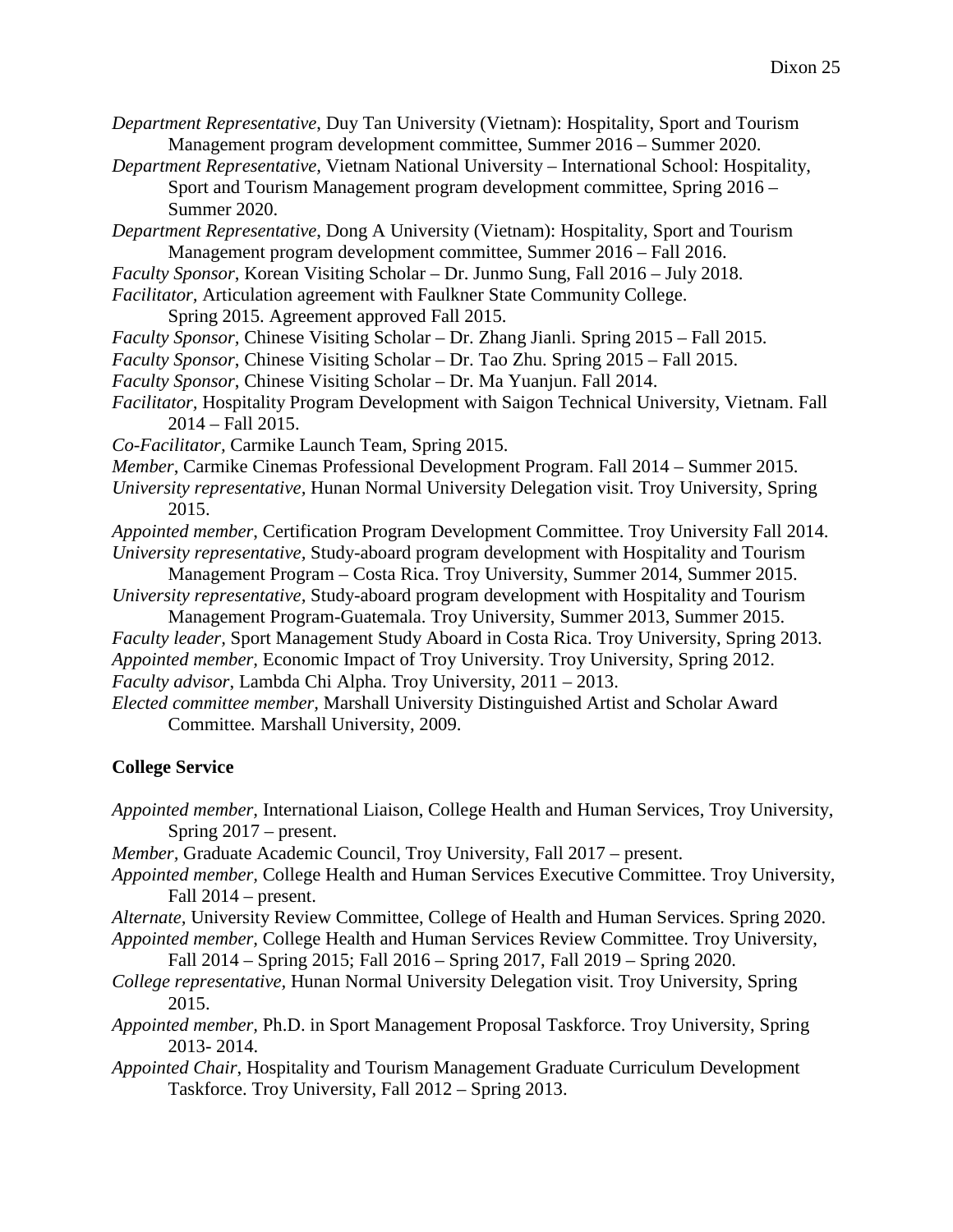- *Appointed Chair*, School of Hospitality, Sport and Tourism Management Proposal Taskforce. Troy University, Spring 2012 – Summer 2013.
- *Appointed Chair*, Bachelor of Science in Hospitality, Sport and Tourism Management Proposal Taskforce. Troy University, Spring 2012.
- *Appointed Chair*, Hospitality, Sport and Tourism Management Curriculum Development Taskforce. Troy University, Spring 2012.
- *College representative*, Study-abroad and faculty research collaboration program development with UNIBE in Costa Rica. College of Health and Human Services, Troy University, Spring-Summer 2012.
- *Secretary,* Planning and Review Committee, College of Education and Human Services. Marshall University, 2009.

### **Departmental Service**

- *Director,* School of Hospitality, Sport and Tourism Management. Troy University, January 2016 – present.
- *Search Committee Chair,* Tourism Management Tenure-Track position search Troy Campus. Troy University, Fall 2019 – present.
- *Director,* HSTM Summit, School of Hospitality, Sport and Tourism Management, Troy University, 2016 – present.
- *Director,* HSTM Annual Banquet, School of Hospitality, Sport and Tourism Management, Troy University, 2017 – present.
- *Member*, Doctoral Admissions Committee, Spring 2015 present.
- *Member*, Ph.D. Curriculum Committee, Fall 2014 present.
- *Committee member*, HSTM (and old SFM) Undergraduate Curriculum Committee. Troy University, 2010 – present.
- *Committee member*, Sport Management (and old SFM) Graduate Curriculum Committee. Troy University, 2010 – present.
- *Appointed Member,* HSTM Transition Team (move to College of Business). August 2019 July 2020.
- *Faculty Leader,* HSTM Study Abroad to Switzerland, Germany, and Austria. Fall 2019.
- *Faculty Leader,* HSTM Study Abroad to Scotland and Ireland. Spring 2019.
- *Faculty co-Leader,* HSTM Study Abroad to Ireland. Spring 2018.
- *Search Committee Chair,* Hospitality Management Tenure-Track position search Troy Campus. Troy University, Spring – Summer 2017.
- *Interim Director,* School of Hospitality, Sport and Tourism Management. Troy University, January 2013 – December 2015.
- *Department Representative*, Duy Tan University (Vietnam): Hospitality, Sport and Tourism Management program development committee, Summer 2016 – Summer 2020.
- *Department Representative,* Vietnam National University International School: Hospitality, Sport and Tourism Management program development committee, Spring 2016 – Summer 2020.
- *Department Representative*, Dong A University (Vietnam): Hospitality, Sport and Tourism Management program development committee, Summer 2016 – Fall 2016.
- *Facilitator*, Duy Tan University delegation visit. Troy University, Summer 2015.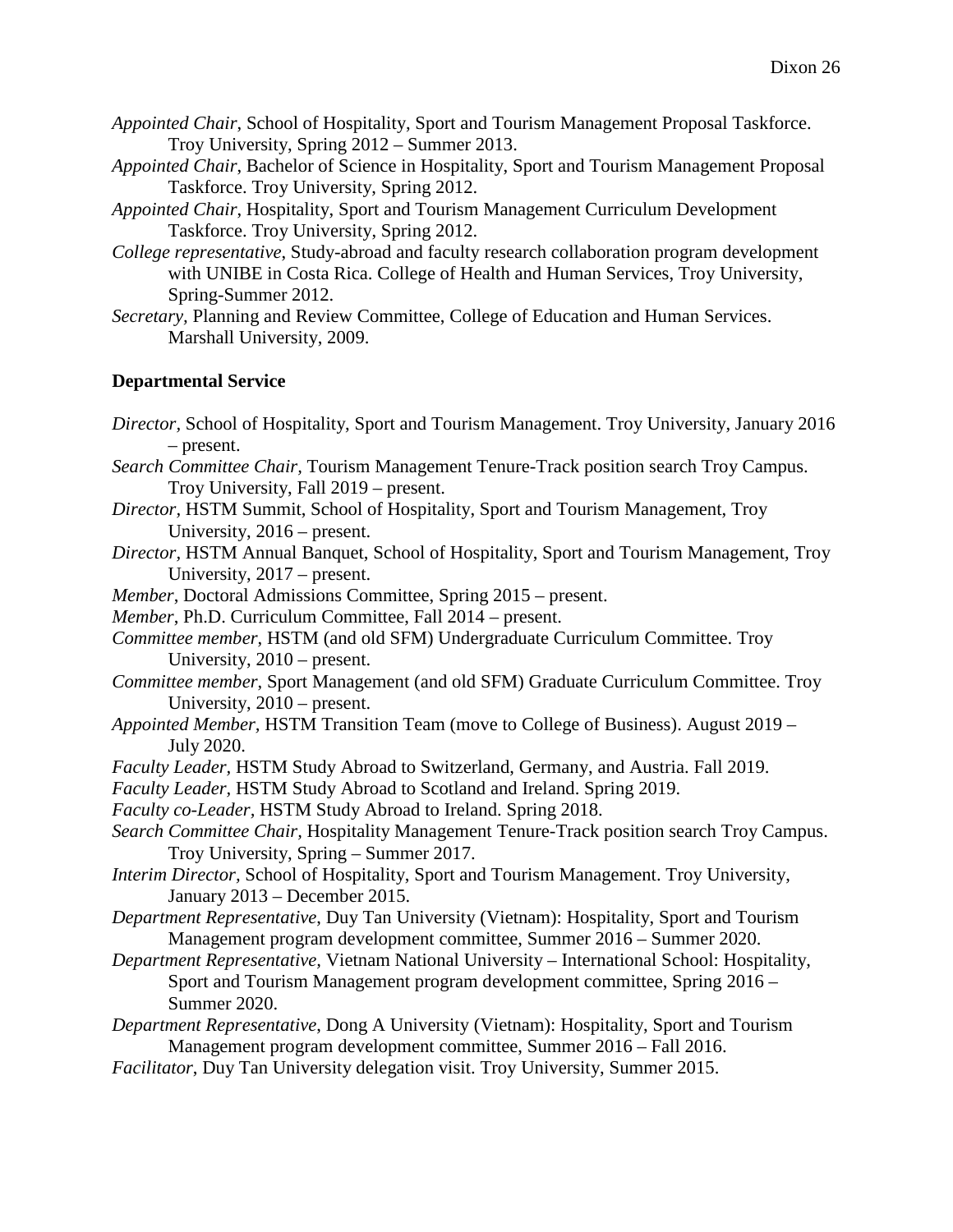- *Faculty Sponsor,* Chinese Visiting Scholar Dr. Zhang Jianli. Spring 2015 Fall 2015.
- *Faculty Sponsor*, Chinese Visiting Scholar Dr. Tao Zhu. Spring 2015 Fall 2015.
- *Faculty Sponsor*, Chinese Visiting Scholar Dr. Ma Yuanjun. Fall 2014.
- *Facilitator,* Articulation agreement with Faulkner State Community College. Agreement approved Fall 2015.
- *Facilitator,* Hospitality Program Development with Saigon Technical University, Vietnam. Fall  $2014$  – present.
- *Department representative,* Hunan Normal University Delegation visit. Troy University, Spring 2015.
- *Search Committee Chair*, Hospitality Management Tenure-Track position search Troy Campus. Troy University, Summer 2017.
- *Search committee Chair*, Sport Management Tenure-Track position search Troy Campus. Troy University, Spring 2015.
- *Search committee Chair,* Tourism Management Tenure-Track position search Troy Campus. Troy University, Spring 2015.
- *Search committee Chair,* Hospitality Management Tenure-Track position search Troy Campus. Troy University, Spring 2014.
- *Search committee Chair,* Tourism Management Tenure-Track position search Troy Campus. Troy University, Spring 2014 – Spring 2015.
- *Search committee Chair,* Hospitality Management Tenure-Track position search eTroy. Troy University, Spring 2013.
- *Search committee Chair*, Tourism Management Tenure-Track position search Troy Campus. Troy University, Spring 2013.
- *Search committee Chair*, Tourism Management Tenure-Track position search eTroy. Troy University, Spring 2013.
- *Search committee member*, Kinesiology and Health Promotion Chair position search Troy Campus, Spring 2013.
- *Search committee Chair*, Sport and Fitness Management Tenure-Track position search Troy Campus. Troy University, Fall 2012.
- *Appointed member*, Ph.D. in Sport and Fitness Management Proposal Taskforce. Troy University, Fall 2011.
- *Search committee member*, Sport and Fitness Management Tenure-Track position search San Antonio, TX. Troy University, Spring 2012.
- *Department representative*, Study-abroad and faculty research collaboration program development with UNIBE in Costa Rica. College of Health and Human Services, Troy University, Spring-Summer 2012.
- *Director*, Scholarly Research Boot Camp. Troy University, 2011.
- *Faculty advisor*, Phi Epsilon Kappa. Troy University, 2011 2013.
- *Department representative,* Honors Convocation. Troy University, 2012.
- *Department representative*, IMPACT Sessions. Troy University, 2011 present.
- *Department representative*, Troy University Preview Day, 2011 present.
- *Department representative*, Troy University Graduation Ceremony. Troy University, 2010 present.
- *Co-Director*, Department of Kinesiology and Health Promotion Awards Banquet. Troy University, 2011.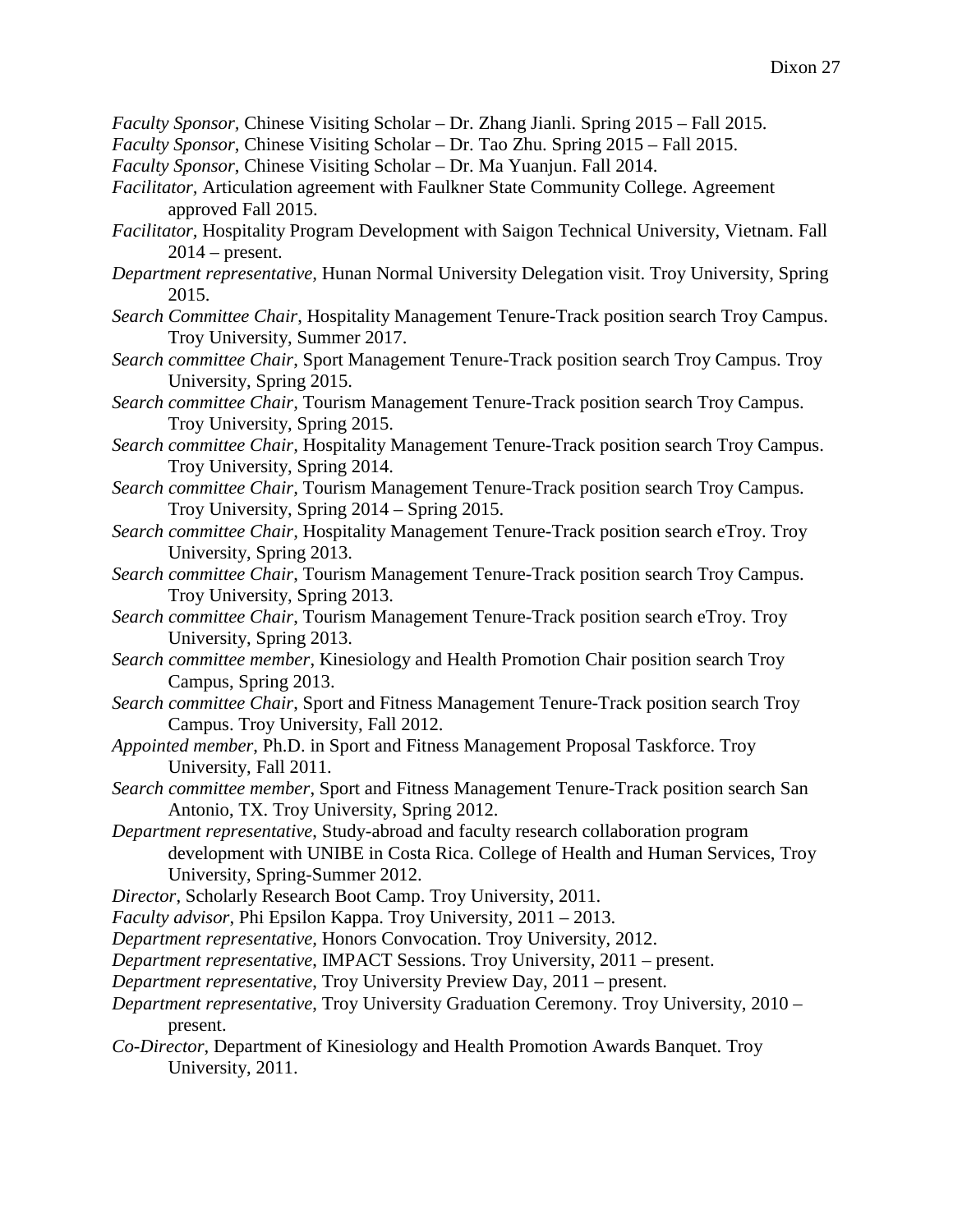*Attendee*, Homecoming and Alumni Activities. Troy University, 2010 – present.

*Appointed member,* Strategic Leadership Committee*,* School of Kinesiology. Marshall University, 2009.

## **Community Service**

- *Den Leader,* Cub Scouts: Boy Scouts of America, Troy, Alabama, August 2016 present (leading two separate dens).
- *Adult Leader/Committee Member,* Boy Scouts of America, Troop 41, Troy Alabama, August 2016 - present.
- *Co-Director,* HSTM Fun Fest. School of Hospitality, Sport and Tourism Management, Troy University, 2017 – present.
- *Director,* HSTM Charity Golf Tournament. School of Hospitality, Sport and Tourism Management, Troy University, 2016 – present.
- *Director*, Children's Health Field Day. School of Hospitality, Sport and Tourism Management, Troy University, 2016.
- *Co-Director,* HSTM Charity Golf Tournament. School of Hospitality, Sport and Tourism Management, Troy University, 2014 – 2015.
- *Co-Director*, Children's Health Field Day. School of Hospitality, Sport and Tourism Management, Troy University, 2014 – 2015.
- *Co-Director*, Troy KHP Miracle League Charity Golf Tournament. Department of Kinesiology and Health Promotion, Troy University, 2011 – 2013.
- *Co-Director*, Children's Health Field Day. Department of Kinesiology and Health Promotion, Troy University,  $2011 - 2013$ .
- *Committee member*, Miracle League Playground Project. Troy, Alabama, Fall 2012 –2013.
- *Head Coach*, Softball youth league, Troy Parks and Recreation Department. Troy, Alabama, Spring 2015, 2016, 2017, 2018, 2019.
- *Head Coach*, Soccer youth league, Troy Parks and Recreation Department. Troy, Alabama, Fall 2012, 2013, 2014, 2015, 2016, 2017, 2018, 2019.
- *Head Coach*, Baseball youth league, Troy Parks and Recreation Department. Troy, Alabama, Spring 2018, 2019.
- *Head Coach*, Tee ball youth league, Troy Parks and Recreation Department. Troy, Alabama, Spring 2014, 2015, 2017.
- *Principal Investigator*, Economic impact of 2011 Alabama Super-Regional Softball Tournament. Troy Parks and Recreation Department, Troy Alabama, Spring 2011.
- *Assistant Coach*, Tee ball youth league, Troy Parks and Recreation Department. Troy, Alabama, 2012.
- *Assistant Coach*, Soccer youth league, Troy Parks and Recreation Department. Troy, Alabama, 2011.
- *Member*, Camp New You Program Evaluation Committee. School of Kinesiology, Marshall University, 2009.

# **PROFESSIONAL DEVELOPMENT**

World Research Summit for Tourism and Hospitality. Fall 2015 and Fall 2013. World Leisure Congress. Fall 2014.